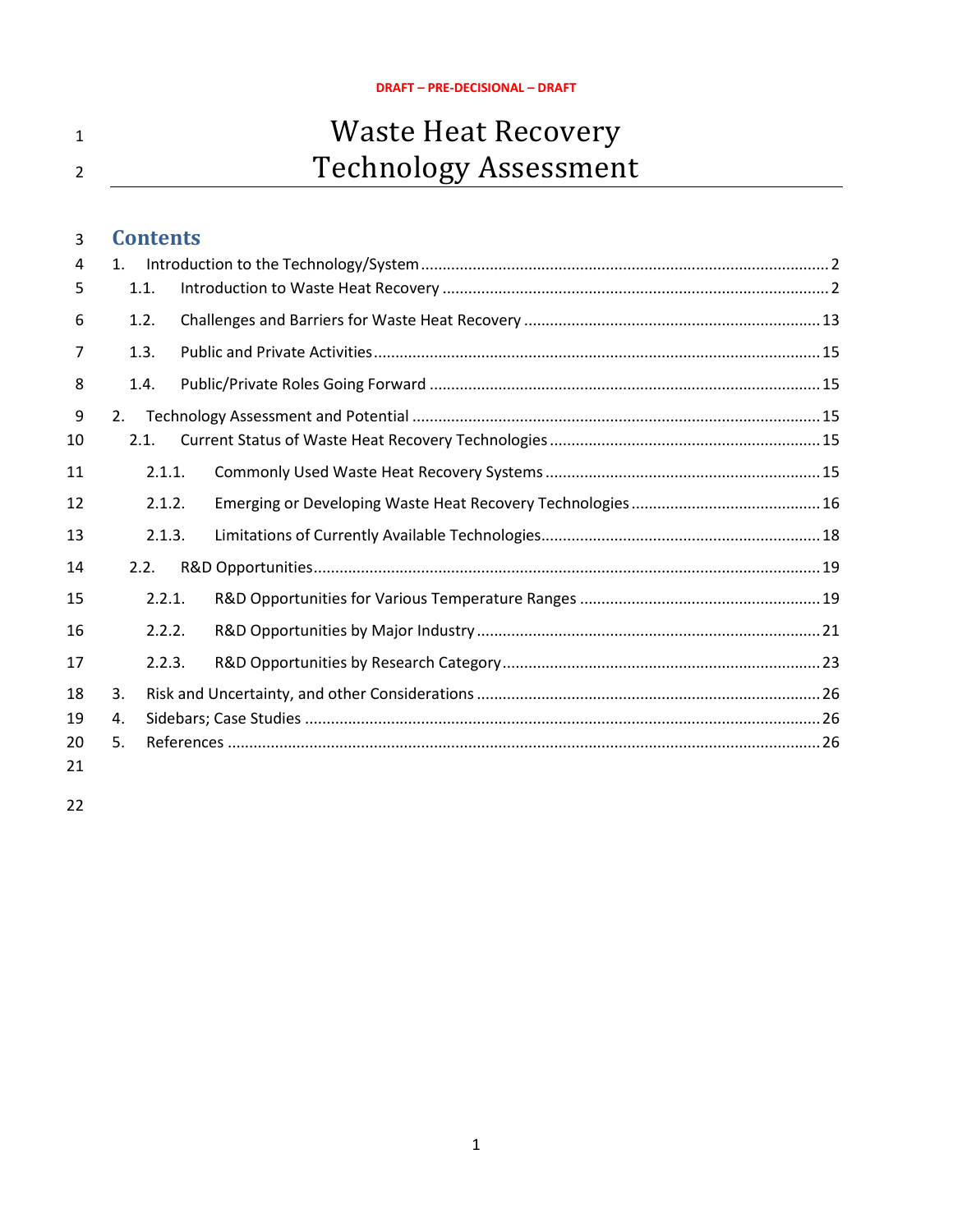### <span id="page-1-0"></span>**1. Introduction to the Technology/System**

### <span id="page-1-1"></span>**1.1. Introduction to Waste Heat Recovery**

 Waste heat in manufacturing is generated from several industrial systems distributed throughout a plant. The largest sources of waste heat for most industries are exhaust and flue gases and heated air from heating systems such as high-temperature gases from burners in process heating; lower temperature gases from heat treating furnaces, dryers, and heaters; and heat from heat exchangers, cooling liquids, and gases. While waste heat in the form of exhaust gases is readily recognized, waste heat can also be found within liquids and solids. Waste heat within liquids includes cooling water, heated wash water, and blow-down water. Solids can be hot products that are discharged after processing or after reactions are complete, or they can be hot by-products from processes or combustion of solid materials. Other waste heat sources are not as apparent such as hot surfaces, steam leaks, and boiler blow-down water. Table 1 shows typical major waste heat sources along with the temperature range and characteristics of the source [1].

# 37<br>38

#### **Table 1: Temperature Range and Characteristics for Industrial Waste Heat Sources [1] Temperature Range** Furnace or heating system exhaust gases  $\begin{array}{|c|c|c|c|c|c|c|c|c|} \hline \text{G00} - 2,000 & & \text{Varies} \ \hline \end{array}$ Gas (combustion) turbine exhaust gases 900 – 1,100 Clean Reciprocating engines Jacket cooling water 190 – 200 Clean Exhaust gases (for gas fuels) 900 – 1,100 Mostly clean Hot surfaces and the contract of the contract of the contract of the contract of the clean of the clean of the clean of the clean of the clean of the clean of the clean of the clean of the clean of the clean of the clean o Compressor after-inter cooler water 100 – 180 Clean Hot products and the contract of the 200 – 2,500 Mostly clean Steam vents or leaks 250 – 600 Mostly clean Condensate 150 – 500 Clean Emission control devices – thermal oxidizers, etc. 150 – 1,500 Mostly clean

A number of reports prepared for the Department of Energy (DOE) and other organizations ([2],

[3], [4], [7], [8], and [9]) studied sources of waste heat, primarily from industrial heating systems.

The scope of these reports varied from estimating losses from various industrial heating

systems in Btu per year to reviewing waste heat from various industries and identifying general

 R&D opportunities. Following is an overview of several waste heat reports that were used as references in this technology assessment.

### *Energy Use and Loss Analysis [2]*

 The "Energy Use and Loss Analysis" report [2], prepared by Energetics Incorporated, describes total energy used by major manufacturing sectors identified by North American Industry

Classification System (NAICS) codes, using Manufacturing Energy Consumption Survey

(MECS) data published by the Energy Information Agency. The MECS data was used to

- estimate major areas of energy use in a plant as well as losses from the subsystems, as shown
- in Figure 1.
- The losses were based on estimated percentages of losses for the major areas of energy use.

The loss factors for each area are shown in Table 2. Based on the loss factors and energy use,

an estimate was made for the energy losses in various industrial sectors, as seen in Figure 2.

The report did not attempt to identify specific areas of waste heat for the energy systems.

- 
- 

#### **Figure 1: Major Areas of Energy Use in a Manufacturing Plant [2]**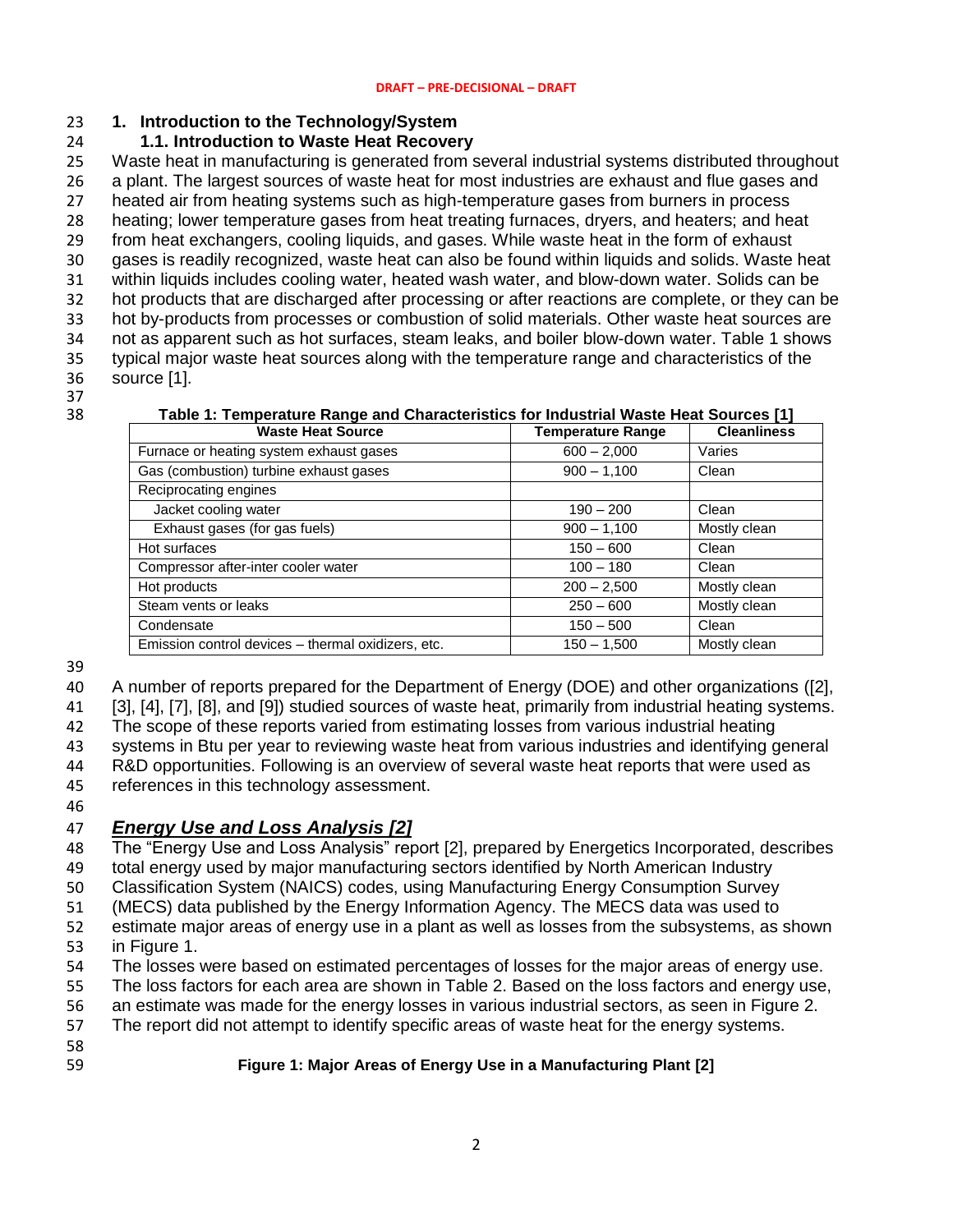

## 75 76

#### 77 **Table 2: Energy Loss Factors for Major Energy Systems in a Manufacturing Plant [2]**

| <b>Energy System</b> | <b>Percent Energy Lost</b>                                                                                                                                 |
|----------------------|------------------------------------------------------------------------------------------------------------------------------------------------------------|
| Steam systems        | Boilers $-20%$<br>Steam pipes and traps - 20%<br>Steam delivery/heat exchangers - 15%                                                                      |
| Power generation     | Combined heat and power - 24% (4500 Btu/kWh)<br>Conventional power - 45% (6200 Btu/kWh)                                                                    |
| Energy distribution  | Fuel and electricity distribution lines and pipes (not steam) $-3\%$                                                                                       |
| Energy conversion    | Process heaters - 15%<br>Cooling systems - 10%<br>Onsite transport systems - 50%<br>Electrolytic cells - 15%<br>Other $-10%$                               |
| Motor systems        | Pumps $-40%$<br>$Fans - 40%$<br>Compressed air - 80%<br>Refrigeration - 5%<br>Materials handling - 5%<br>Materials processing - 90%<br>Motor windings - 5% |

78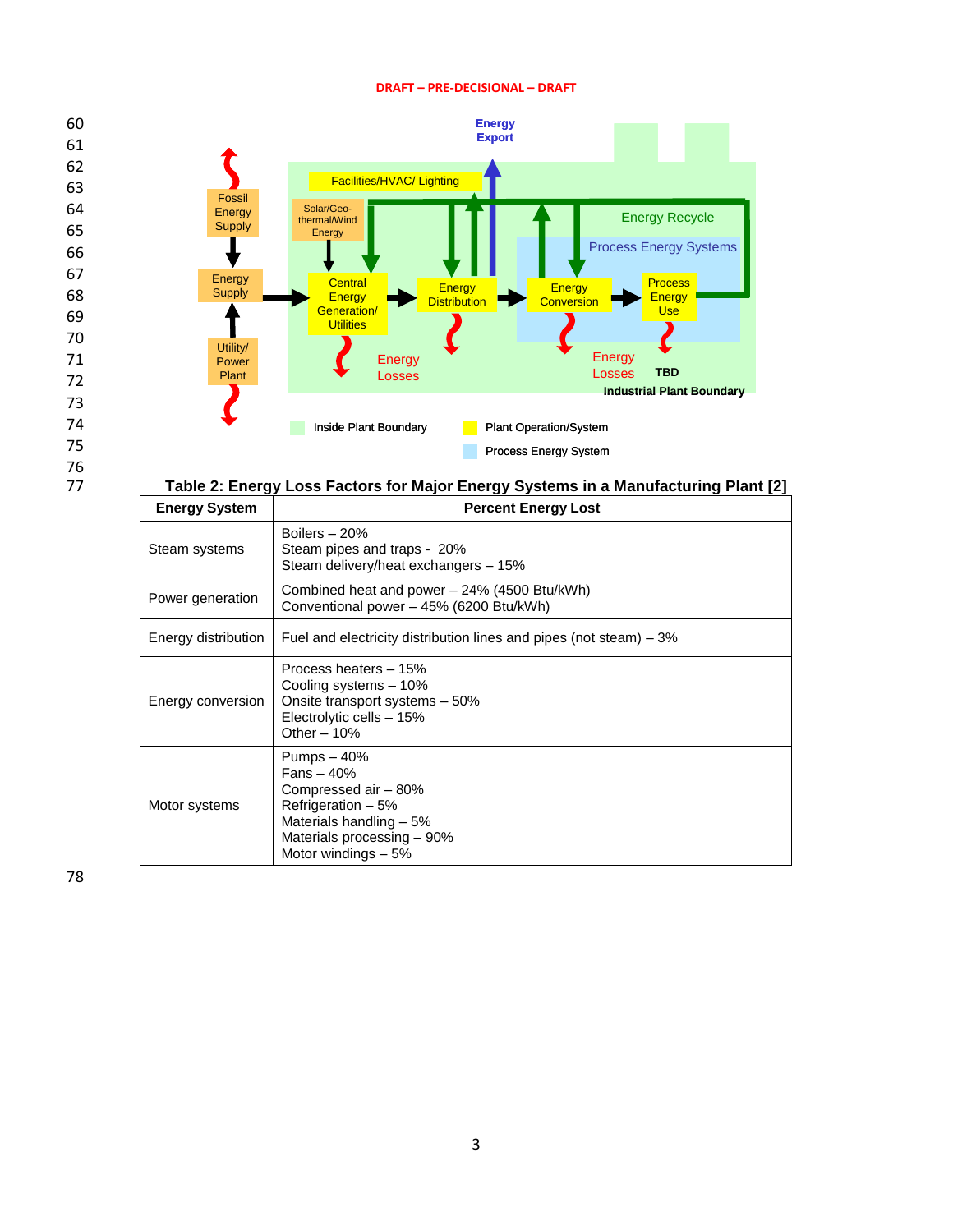

### AMO issued a detailed report prepared by BCS Incorporated titled "Waste Heat Recovery: Technology and Opportunities in U.S. Industry" that provides information on waste heat sources

in major industrial sectors; the nature of waste heat; available waste heat recovery equipment

currently used by the industry; and research, development, and demonstration (RD&D) needs.

The report classifies waste heat sources in three categories: high temperature (>1,200°F),

medium temperature (450°–1,200°F), and low temperature (<450°F).

The BCS report provides a waste heat profile that describes the type of waste heat discharged

from industrial plants, general observations related to waste heat sources, the nature of waste

 heat, and waste heat recovery practices. It outlines RD&D opportunities to extend the economic operating range of conventional technologies and conduct RD&D in emerging and novel technologies.

The report also identifies uncovered waste heat in different temperature ranges, concluding that

the amount of heat wasted above 77°F reference temperature is 1,478 trillion Btu per year and

lowers to 256 trillion Btu per year if the reference temperature is raised to 300°F. This indicates

110 significant heat recovery opportunities in the 77°–300°F temperature range, which represents

more than 80% of the total estimated waste heat and emphasizes the need for R&D in this

range.

A summary of key RD&D opportunities identified in the BCS report cross-walked against

- barriers these opportunities address are shown in Table 3 [3].
-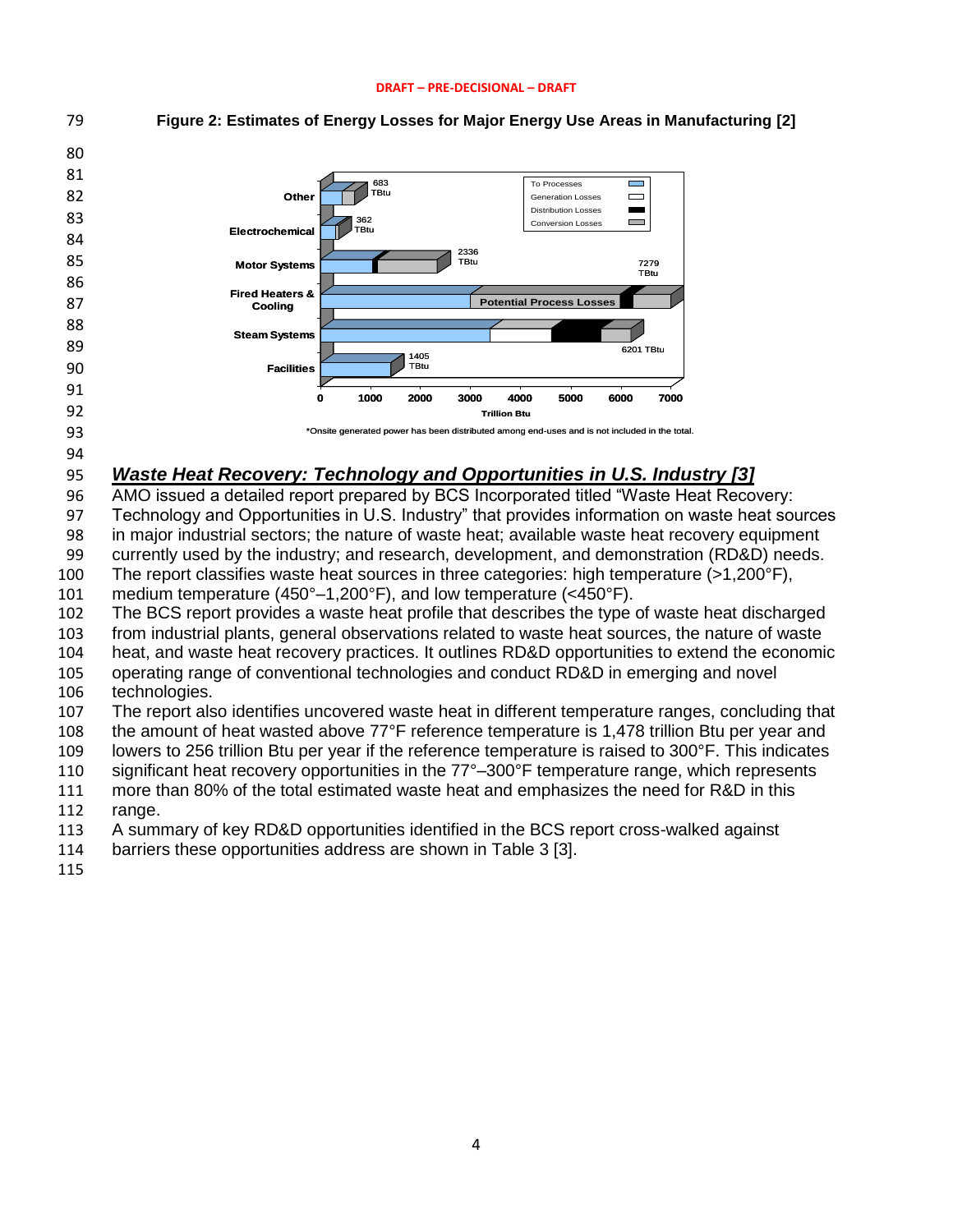#### 116 **Table 3: RD&D Opportunities and Barriers Addressed [3]**

|                                                                                                                                                  |                     | <b>Barriers Addressed</b>         |                    |                    |                |                     |                           |                                        |                                 |                |
|--------------------------------------------------------------------------------------------------------------------------------------------------|---------------------|-----------------------------------|--------------------|--------------------|----------------|---------------------|---------------------------|----------------------------------------|---------------------------------|----------------|
|                                                                                                                                                  | ong Payback Periods | Material Constraints<br>and Costs | Maintenance Costs  | Economies of Scale | ack of End-Use | Heat Transfer Rates | Environmental<br>Concerns | Process Control and<br>Product Quality | Process-Specific<br>Constraints | naccessibility |
| Develop low-cost, novel materials for<br>resistance to corrosive contaminants<br>and to high temperatures                                        |                     | x                                 | $\pmb{\mathsf{x}}$ |                    |                |                     |                           |                                        |                                 |                |
| Economically scale down heat<br>recovery equipment                                                                                               | X                   | X                                 |                    | X                  |                |                     |                           |                                        |                                 |                |
| Develop economic recovery systems<br>that can be easily cleaned after<br>exposure to gases with high<br>chemical activity                        |                     |                                   | x                  | х                  |                | x                   |                           |                                        |                                 |                |
| Develop novel manufacturing<br>processes that avoid introducing<br>contaminants into off-gases in<br>energy-intensive<br>manufacturing processes |                     | x                                 | x                  |                    |                |                     | x                         | x                                      | x                               |                |
| Develop low-cost dry gas cleaning<br>systems                                                                                                     |                     | X                                 | x                  |                    |                | x                   | x                         | x                                      |                                 |                |
| Develop and demonstrate low-<br>temperature heat recovery<br>technologies, including heat pumps<br>and low-temperature electricity<br>generation |                     | x                                 |                    |                    | х              |                     |                           |                                        |                                 |                |
| Develop alternative end-uses<br>for waste heat                                                                                                   |                     |                                   |                    |                    | x              |                     |                           |                                        |                                 |                |
| Develop novel heat exchanger<br>designs with increased heat transfer<br>coefficients                                                             | x                   | x                                 |                    |                    |                | x                   |                           |                                        |                                 |                |
| Develop process-specific heat<br>recovery technologies                                                                                           |                     |                                   |                    | х                  |                | x                   | x                         | x                                      | x                               | x              |
| Reduce the technical challenges and<br>costs of process-specific feed<br>preheating systems                                                      | x                   |                                   |                    | х                  |                | x                   |                           | x                                      | X                               |                |
| Evaluate and develop opportunities<br>for recovery from unconventional<br>waste heat sources (e.g., sidewall<br>losses)                          |                     |                                   |                    |                    |                |                     |                           |                                        | $\pmb{\times}$                  | x              |
| Promote new heat recovery<br>technologies such as solid-state<br>generation                                                                      |                     |                                   |                    |                    |                |                     |                           |                                        |                                 | x              |
| Promote low-cost manufacturing<br>techniques for the technologies<br>described above                                                             | x                   | X                                 | x                  | X                  | x              | x                   | x                         | x                                      | x                               | x              |

117

118 This study investigated several industrial processes, consuming a total of ~8,400 TBtu/yr, in<br>119 order to estimate waste heat recovery opportunities. Estimates of unrecovered waste heat are

order to estimate waste heat recovery opportunities. Estimates of unrecovered waste heat are

120 shown in Figure 3 and 4. The Figure 4 indicates that the majority of waste heat losses (based 121 on a 77°F [25°C] reference) are in the low temperature range. Though low temperature waste

121 on a 77°F [25°C] reference) are in the low temperature range. Though low temperature waste<br>122 heat is a lower quality heat source, it is present in sufficiently large magnitudes that its work heat is a lower quality heat source, it is present in sufficiently large magnitudes that its work

123 potential exceeds that of other waste heat sources.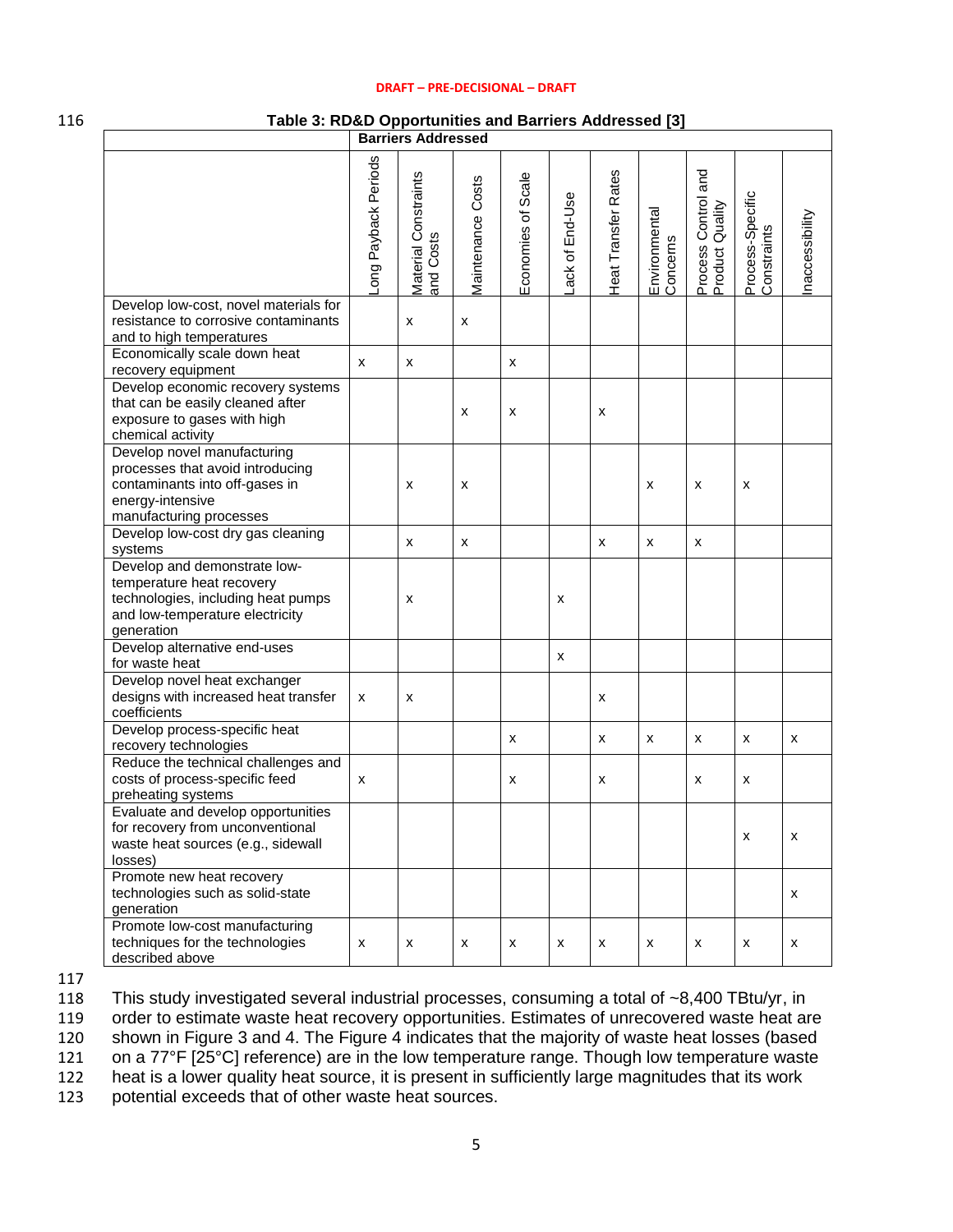



 *NOTE: Steam boilers are divided into conventional fuels (CF) and byproduct fuels (BF). It is important to note that while steam boilers have higher waste heat losses; this is due to the large number of industrial boilers (about 43,000 total units) rather than due to boiler inefficiency. Typical boiler efficiencies (80-85%) are much higher than other fired units such as glass furnaces. Heat losses from boilers are in the low temperature range, as evidenced by the low heat content from a 300°F [150°C] reference. \*Also note that values reported above do not reflect total waste heat losses by industry, but rather the waste heat losses from selected processes. Iron/Steel includes coke ovens, blast furnaces, basic oxygen furnaces, and electric arc furnaces. Aluminum includes primary refining cells and secondary melting furnaces. Metal casting melting includes aluminum reverberatory furnaces, stack melters, and iron cupolas in metal casting facilities. Aluminum includes primary and secondary refining furnaces.*



 *Note: Figure 4 displays estimated waste heat losses in different temperature groups. The temperature groups are defined as: High – 1200°F [650°C] and higher; Medium - 450°F [230°C] to 1,200°F [650°C]; and Low - 450°F [230°C]* 

and lower.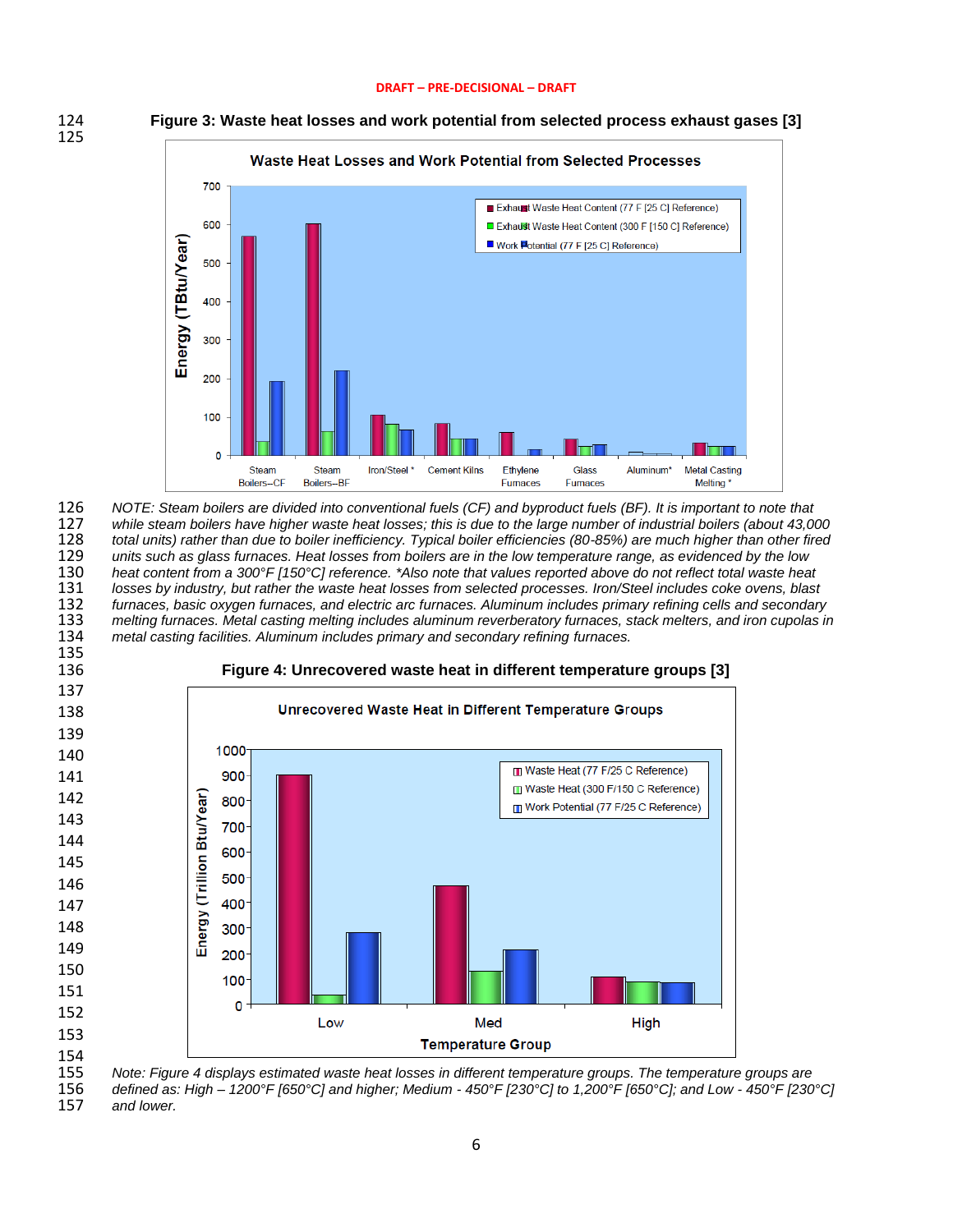### *Opportunity Analysis for Recovering Energy from Industrial Waste Heat and*

### *Emissions [4]*

A Pacific Northwest National Laboratory (PNNL) report titled "Opportunity Analysis for

Recovering Energy from Industrial Waste Heat and Emissions" discusses waste energy

availability [4]. The report analyzes barriers and pathways to recovering chemical and thermal

 emissions from U.S. industry, with the goal of more effectively capitalizing on such oppor-tunities.

A primary part of this study was characterizing the quantity and energy value of these

emissions. The authors surveyed publicly available literature to determine the amount of energy

embedded in the emissions and identify technology opportunities to capture and reuse this

energy. The authors identify U.S. industry as having 2,180 petajoules (PJ), or 2 Quads

- (quadrillion Btu), of residual chemical fuel value. As landfills are not traditionally considered
- industrial organizations, the industry component of these emissions has a value of 1,480 PJ, or
- 1.4 Quads—approximately 4.3% of total energy use by U.S. industry.
- The report discusses the advanced materials (e.g., thermoelectric, thermionic, and
- piezoelectric) and other technologies (e.g., solid oxide fuel cells) that, in the authors' opinion,
- are the most promising technologies for re-utilizing chemical and thermal emissions. The
- authors recommend additional research and development as well as industry education to make
- these technologies sufficiently cost effective and widely commercialized.
- 

### *Engineering Scoping Study of Thermoelectric Generator (TEG) Systems for Industrial Waste Heat Recovery [5]*

- PNNL and BCS, Incorporated prepared a report titled "Engineering Scoping Study of Thermoelectric Generator (TEG) Systems for Industrial Waste Heat Recovery" that was issued in November 2006 [5]. This report evaluated the TEG system with the intent to accomplish the following:
- Examine industrial processes in order to identify and quantify industrial waste heat sources that could potentially use TEGs.
- 186 Describe the operating environment that a TEG would encounter in selected industrial processes and quantify the anticipated TEG system performance.
- 188 Identify cost, design, and engineering performance requirements needed for TEGs to operate in the selected industrial processes.
- 190 Identify the research, development, and deployment needed to overcome limitations that discourage the development and use of TEGs for recovery of industrial waste heat.

 Three industrial waste heat processes were selected to investigate applicability of TEGs: glass furnaces (485°–1,400°C), aluminum Hall-Hèroult cells (~960°C), and reverberatory furnaces (~760°C). Based on the analysis of opportunities, the report concludes that TEG application in

glass furnaces would generate more than \$25 million in annual sales, assuming that higher

efficiency TEGs with a dimensionless figure of merit ZT ~2 could be built for \$5/watt and

- assuming that 5% of the market buys TEGs per year.
- The report suggests pursuing R&D work in thermal transfer technologies and engineering
- studies to interface TEG systems with existing process equipment, as well as studies of

 possible exhaust system modifications (e.g., duct length and residence times) that could lead to greater opportunities for integrating TEG systems in more industrial applications.

- Analysis of waste heat sources and recovery is greatly affected by the waste heat
- temperature—therefore it is necessary to clearly identify the temperature regimes for waste heat

related discussions. The BCS report identifies three temperature ranges to classify waste heat

sources and opportunities; however, there is no general agreement on or basis for this definition

 of the temperature range. In this report, the temperature ranges have been expanded on both sides (high and low) of the spectrum. This expansion allows for the exploration and identification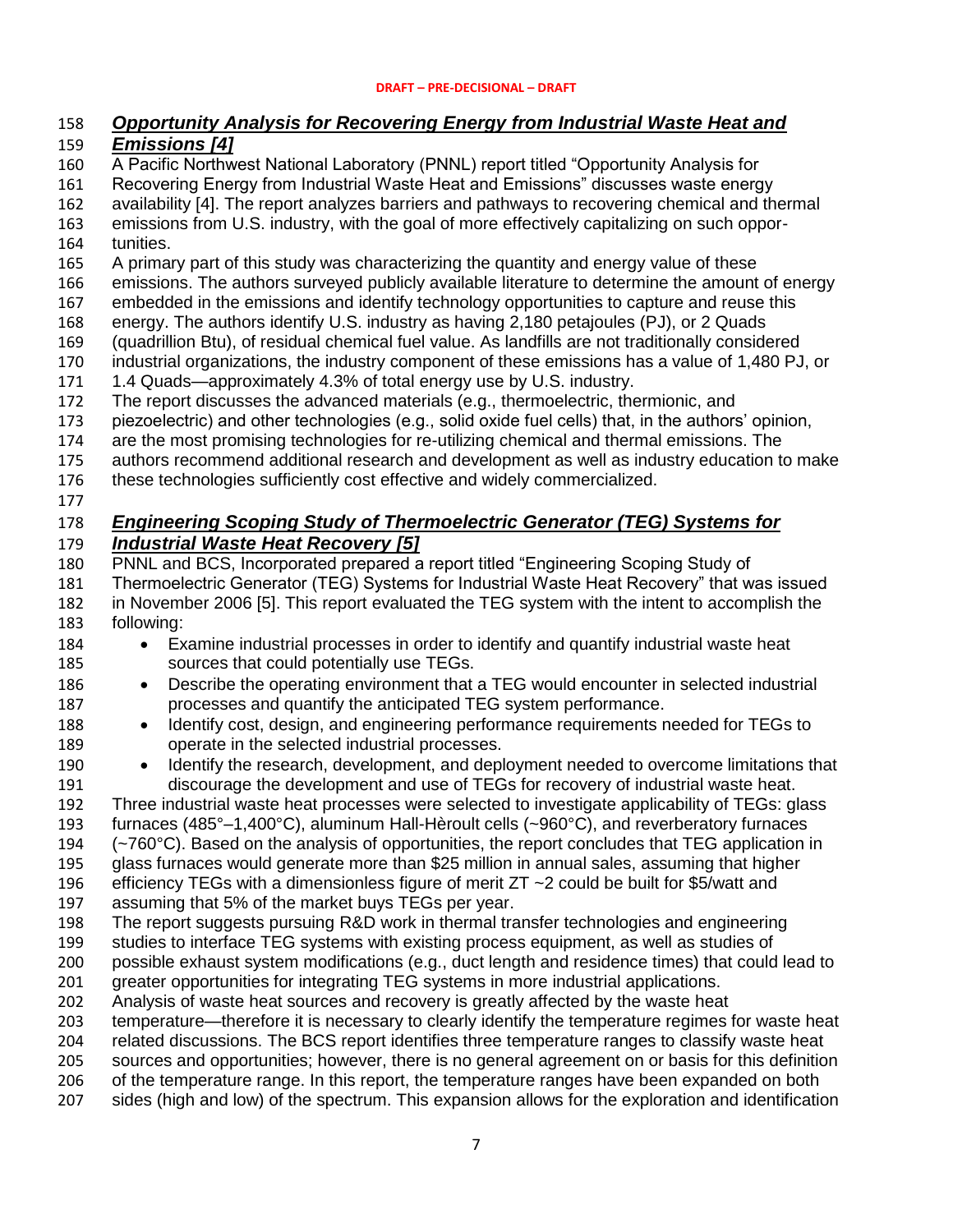of R&D opportunities in the temperature ranges below 250°F (ultra-low temperature) and higher than 1,600°F (ultra-high temperature), in which it is difficult to identify cost-effective waste heat recovery methods or equipment. Hence, this report recognizes the following five temperature ranges:

- 212 Ultra low temperature: below 250°F. The lower temperature for this range is usually the ambient temperature or the temperature of a cooling medium such as cooling tower water or other water used for cooling systems. The upper limit is based on several considerations, such as the condensation temperature of combustion products or flue gases (usually below 180°F for natural gas combustion products); the applicability of low-temperature, non-oxidizing materials such as aluminum or non-metallic materials such as polymers or plastics; or the usage of low-temperature waste heat recovery systems such as heat pumps.
- 220 Low temperature: 250°–450°F, as defined in the BCS report.
- 221 Medium temperature: 450°–1,200°F, as defined in the BCS report.
- 222 High temperature: >1,200°F, as defined in the BCS report. However, based on contacts with the industry and waste heat recovery equipment suppliers, it is suggested that this range be divided in two temperature ranges. The normal definition of the "high" temperature range, based on availability of equipment and material, is 1,200°–1,600°F.
- 226 Ultra high temperature: >1,600°F. Waste heat recovery from streams above 1,600°F requires use of special high-temperature materials that can be metallic or nonmetallic, such as ceramics. Selection of material and equipment design becomes very critical in many cases, as such streams contain a large amount of contaminants.
- 

*Technologies and Materials for Recovering Waste Heat in Harsh Environments [6]*

232 The temperature of the exhaust gases discharged into the atmosphere from heating equipment depends on the process temperature and whether a waste heat recovery (WHR) system is used to reduce the exhaust gas temperature. The temperature of discharged gases varies from as low as 150°F to as high as 3,000°F. Combustion products themselves, generated from well- designed and well-operated burners using gaseous and light liquid fuels, are relatively clean and do not contain particles or condensable components that may require "cleanup" before discharge into the atmosphere. However, during the heating process, the combustion products may react or mix with the product being heated and may pick up constituents such as reactive gases, liquid vapors, volatiles from low-melting-temperature solid materials, particulates, 241 condensable materials, and the like. Some or all of these constituents, particularly at high<br>242 temperatures, may react with materials used in the construction of downstream heat WHR temperatures, may react with materials used in the construction of downstream heat WHR equipment and create significant problems. Potential issues include chemical reaction of exhaust gases and their solid or vapor content with the materials used in the WHR equipment; deposit of particulates in or on surfaces of WHR equipment; condensation of organics such as 246 tars and inorganic vapors such as zinc oxides and boron on heat exchanger surfaces; and erosion of heat exchanger components by the solids in the exhaust gases. Many of these problems are compounded by the high temperature of the exhaust gases, uneven flow patterns of the hot gases inside the heat exchanger, and operating variations such as frequent heating and cooling of the heat exchanger. The report prepared by Oak Ridge National Laboratory and E3M Inc. identifies industries and industrial heating processes in which the exhaust gases are at high temperature (>1200°F), contain all of the types of reactive constituents described, and can be considered as harsh or contaminated. The report also identifies specific issues related to WHR for each of these processes or waste heat streams.

The following are common characteristics of the gases classified as harsh environments: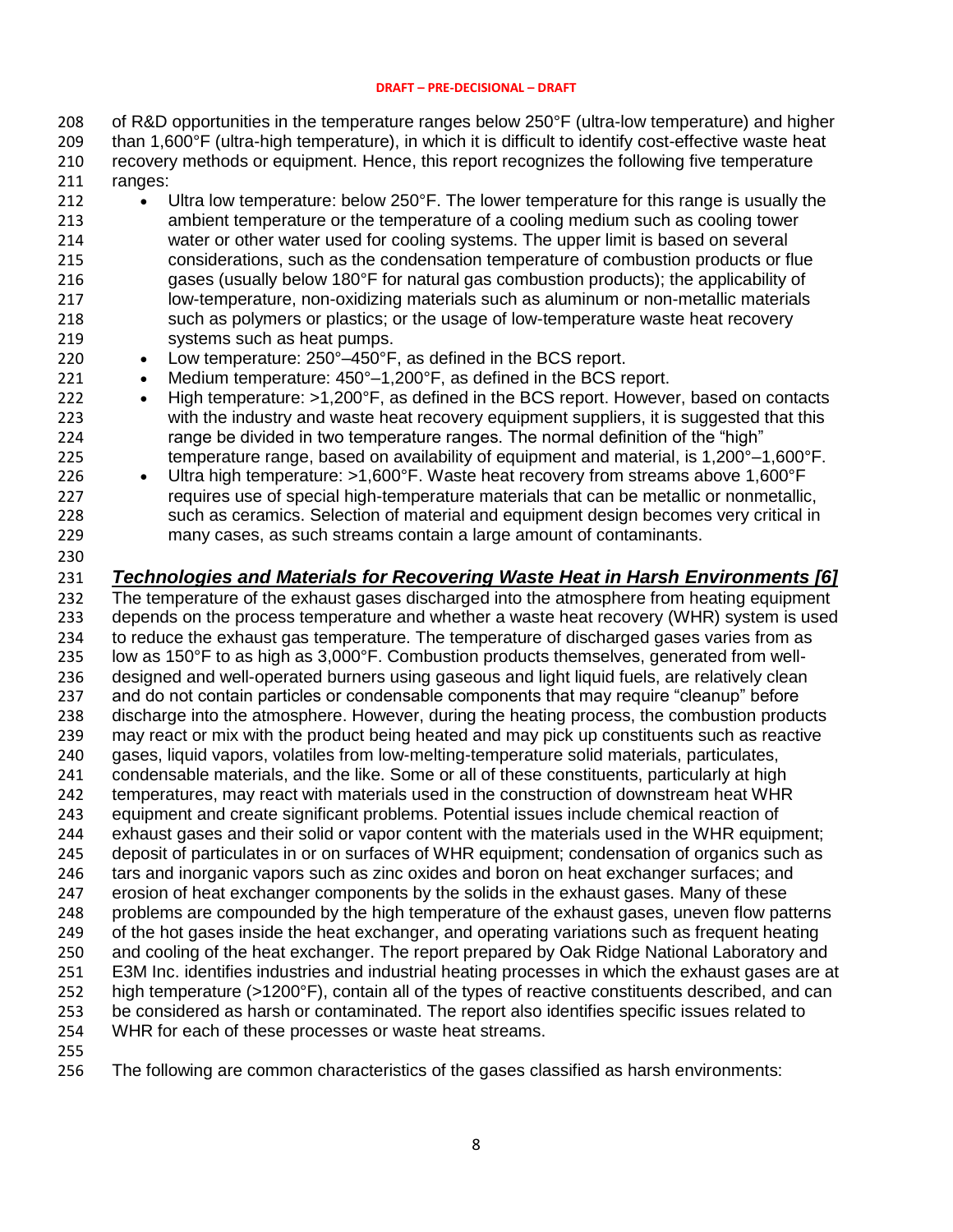- 257 1. High gas temperature  $(>1,600^{\circ}F)$ : Although the process temperature might be less than 258 1,600°F, the presence of combustible components such as  $CO$ ,  $H_2$ , or hydrocarbons in flue gases, and their combustion in the presence of air that could leak into the flue gas ducts or into a WHR system such as a recuperator, could increase the localized **temperature that may exceed temperature limit of the heat recovery system component** 262 temperature. Examples include EAF and BOF exhaust gases and flue gases from "over-fired" aluminum melting furnaces.
- 2. Presence of highly corrosive fluxing agents (e.g., salts, calcium, chlorides, fluorides): The types and amounts of fluxing agents or their compounds depend on the heating process and the final product specifications. These fluxing agents introduce highly corrosive elements that promote degradation of materials in WHR equipment. For example, chemical reactions between the corrosive gases and metal tubes in a recuperator could result in an extremely short life for the recuperator. The use of advanced or exotic materials that would extend the recuperator life is uneconomical for most applications.
- 3. Presence of particulates (e.g., metal oxides, carbon or soot particles, fluxing materials, slag, aluminum oxide, magnesium oxide, manganese): Fine particles entrained in flue gases may react with the heat exchanger materials (metallic or nonmetallic), resulting in reduction of heat transfer and in damaging reactions with heat exchanger materials. The net effect of these reactions is a shorter life for recuperator parts and, often, premature failure of metals at critical locations. In some cases, such as in boilers, it is possible to 278 remove the material buildup by soot blowing, but this is not possible for all types of heat recovery systems.
- 280 4. Presence of combustibles (e.g., CO,  $H_2$ , hydrocarbons): The presence of combustibles 281 in flue gases could result in higher-than-design temperatures for heat exchangers owing 282 to air leaks or the addition of dilution or cooling air to flue gases. In cases where no cooling or dilution air is used, the presence of combustibles still presents severe problems. The combustibles may react with constituents (such as nickel) of high- temperature alloys to form soot that deposits on heat transfer surfaces and reacts with metal leading to shortened life of equipment components.
- 5. Presence of combustible volatiles from charge material such as scrap used for aluminum melting furnaces and EAF: The scrap is obtained from a variety of sources and the plants use separation processing of scrap to remove combustible materials such as oils, paint, paper, plastic, and rubber. However, some of these materials end up in the charge material. Incomplete combustion, or breakdown of these organic materials results in the presence of combustible gases or solids, and they have the same effects on heat recovery equipment as the combustible materials described in item 4.
- 6. Variations in flow, temperature and composition of gases: Most heating equipment using a large amount of energy, such as EAFs, BOFs, and many aluminum melting furnaces, operates in a batch or semi-continuous mode. This results in variations in temperature, flow, and the composition of flue gases leaving the furnace. Variations in flue gases 298 could result in cycling of materials (metal, in the case of a recuperator) and thermal<br>299 fatique of metals used in the heat recovery equipment. Thermal fatique reduces the fatigue of metals used in the heat recovery equipment. Thermal fatigue reduces the life of materials.
- 
- At this time the industry uses several practices for managing or dealing with exhaust gases classified as harsh environments:
- 1. No heat recovery but treating (scrubbing, cooling by blending with cold air or mist cooling) exhaust gases to meet regulatory requirements. Examples are EAF and BOF exhaust gases.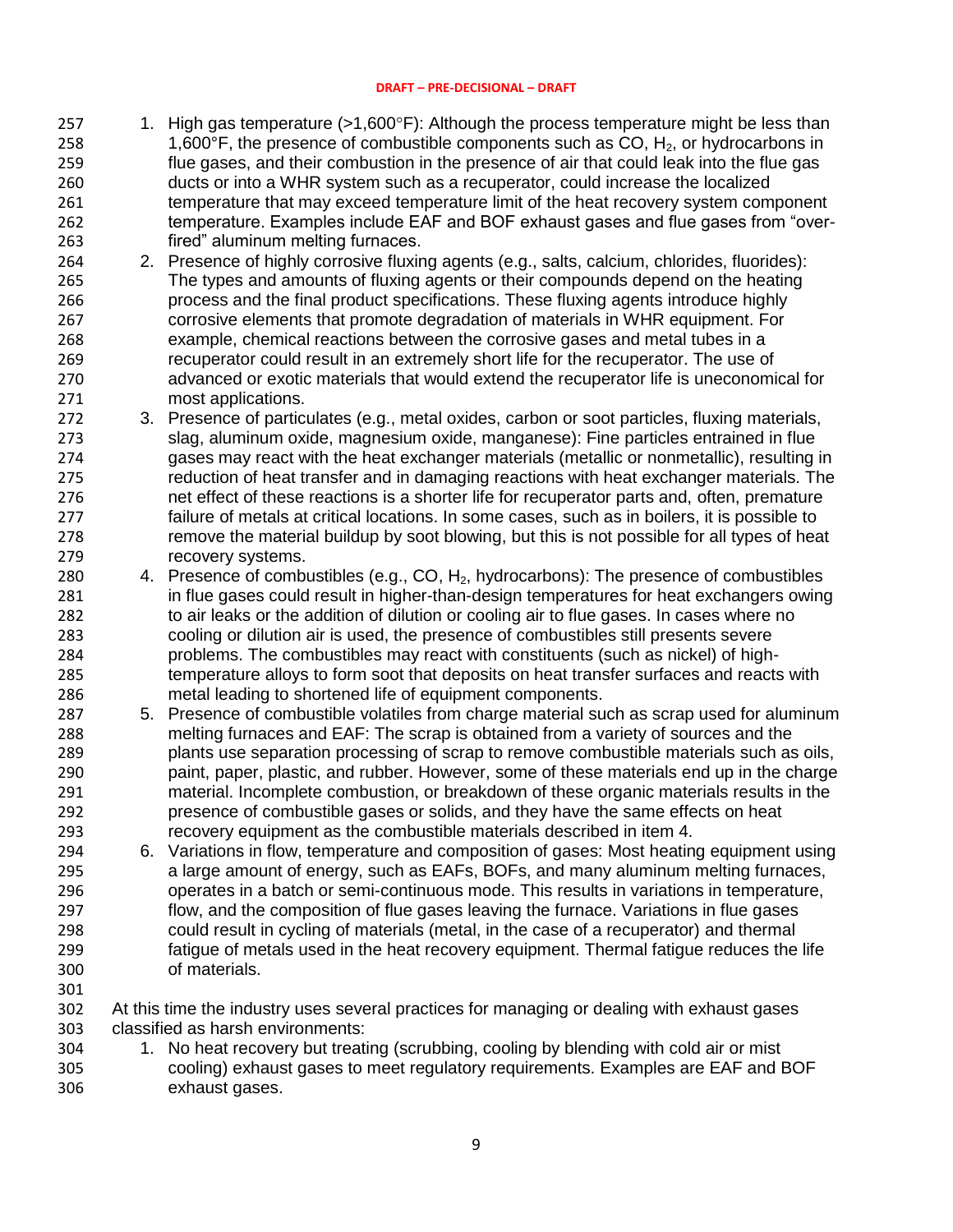- 2. Partial WHR due to materials limitations, design issues and space considerations. An example is preheating of glass melting furnace combustion air using regenerators. 3. Partial heat recovery due to other limitations such as safety, maintenance, lifetime. Examples are use of scrap preheaters for EAFs and use of steam generation for BOF installations. 4. Partial or no heat recovery due to high capital cost, limited operating hours, or other operating and economic reasons. Examples are small glass and aluminum melting furnaces and cement and lime kilns. 5. Loss of sensible heat and loss of certain condensable organic materials (e.g., tar, 316 condensable liquids, volatiles) during treatment of exhaust gases, and use of chemical<br>317 heat after drving the gases as fuels. Examples are blast furnaces and coke ovens. heat after drying the gases as fuels. Examples are blast furnaces and coke ovens. Table 4 summarizes information about the waste heat in exhaust gases identified as harsh environments resulting from selected processes in those industries.
- Calculations were performed for recoverable waste heat from harsh environment gases for each
- of these industrial sectors. The calculations were based on available information from various
- sources identified in the report. The results from the calculations are also provided in Table 4.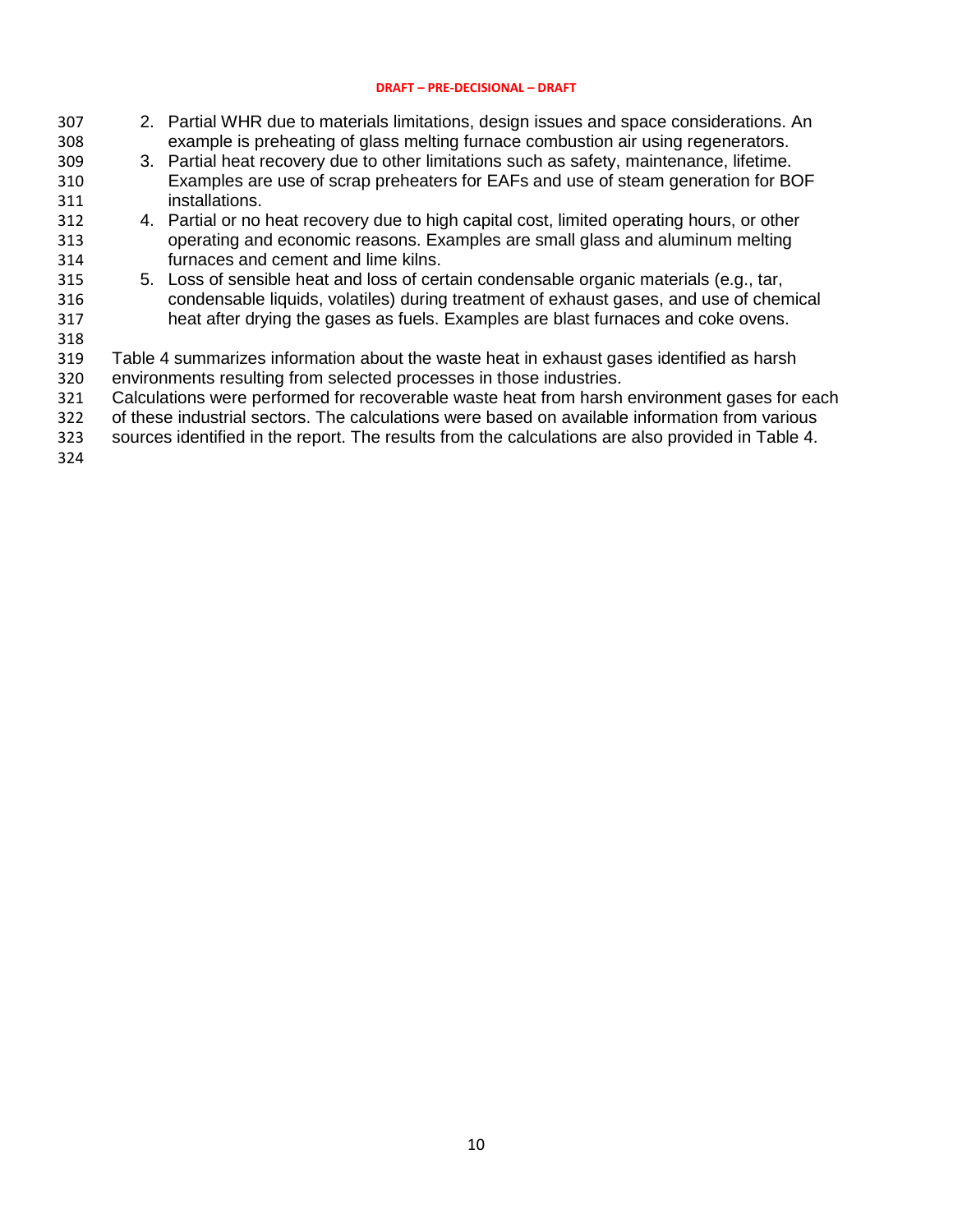|                            | Criteria: Exhaust gases considered either >650°C and/or containing combustibles and contaminants |                   |                                                                           |                                                                                       |                                        |                                                 |                                     |              |                            |
|----------------------------|--------------------------------------------------------------------------------------------------|-------------------|---------------------------------------------------------------------------|---------------------------------------------------------------------------------------|----------------------------------------|-------------------------------------------------|-------------------------------------|--------------|----------------------------|
| <b>Industry</b>            | Waste heat source                                                                                | Temp.<br>range    | <b>Characteristics</b>                                                    | <b>WHR</b><br>technology/system                                                       | <b>Production</b><br>(MM<br>tons/year) | Recoverable-potential<br>TBtu/year <sup>a</sup> |                                     |              | <b>Exhaust gas</b><br>flow |
|                            |                                                                                                  | $(^{\circ}C)$     |                                                                           | status                                                                                |                                        | <b>Sensible</b>                                 | <b>Chemical</b>                     | <b>Total</b> |                            |
|                            | Blast furnace gases                                                                              | 400 to<br>600     | Contain combustibles.<br>particulates, etc.                               | Available and widely<br>used-partial WHR                                              | 30                                     | 15.49                                           | 172.69                              | 188.2        | Constant                   |
| <b>Steel</b>               | EAF exhaust gases                                                                                | 1,500 to<br>1,600 | Contain combustibles,<br>particulates, etc.                               | Available, not widely<br>used-partial WHR                                             | 64.32                                  | 27.21                                           | 34.86                               | 62.1         | Varying                    |
|                            | Basic oxygen process                                                                             | 1,250 to<br>1,700 | Contain combustibles,<br>particulates, etc.                               | Available, not widely<br>used-partial WHR                                             | 31.68                                  | 4.47                                            | 25.22                               | 29.7         | Varying                    |
|                            | Flat glass                                                                                       | 430 to<br>1430    | Contain particulates, etc.                                                | Available for air-fuel<br>combustion only and<br>widely used-partial WHR              | 5.00                                   | 12.38                                           | Negligible                          | 12.4         | Constant                   |
|                            | Container glass                                                                                  | 430 to<br>1430    | Contain particulates,<br>condensable vapors,<br>etc.                      | Available for air-fuel<br>combustion only and<br>widely used-partial WHR              | 10.00                                  | 19.30                                           | Negligible                          | 19.3         | Constant                   |
| Glass                      | Glass fiber (all types)                                                                          | 980 to<br>1430    | Contain particulates,<br>condensable vapors,<br>etc.                      | Available for air-fuel<br>combustion only and<br>partially used-partial<br><b>WHR</b> | 3.00                                   | 3.65                                            | Negligible                          | 3.7          | Constant                   |
|                            | Specialty glass                                                                                  | 480 to<br>1430    | Contain particulates,<br>condensable vapors,<br>etc.                      | Available for partial heat<br>recovery but rarely used.                               | 2.00                                   | 7.60                                            | Negligible                          | 7.6          | Constant                   |
|                            | Al melting furnaces<br>(fuel fired)                                                              | 750 to<br>950     | Contain combustibles,<br>particulates, etc.                               | Available, not widely<br>used-partial WHR                                             | 10.00                                  | 15.88                                           | Small - site<br>specific            | 15.9         | Constant                   |
| <b>Aluminum</b>            | Anode baking                                                                                     | 300 to<br>500     | Contain combustibles,<br>particulates, polycyclic<br>organic matter, etc. | Available but NOT<br>demonstrated                                                     | 2.22                                   | 1.88                                            | Small/site<br>specific<br>(unknown) | 1.9          | Constant                   |
|                            | Calcining                                                                                        | 300 to<br>500     | Particulates, fuel<br>combustion products,<br>etc.                        | Available but NOT<br>demonstrated                                                     |                                        |                                                 | Data not available at this time     |              |                            |
| <b>Cement</b><br>(Clinker) | Cement kiln exhaust<br>gases from modern<br>clinker making<br>operation                          | 200 to<br>400     | Contain particulates, etc.<br>Relatively easy to<br>handle                | Available, not widely<br>used-partial WHR                                             | 69.3                                   | 53.02                                           | Negligible                          | 53.0         | Constant                   |
| Lime                       | Lime kiln exhaust<br>gases based on<br>commonly used rotary<br>kiln type operation               | 200 to<br>600     | Contain particulates, etc.<br>Relatively easy to<br>handle                | Available, not widely<br>used-partial WHR                                             | 20.9                                   | 40.7                                            | Negligible                          | 40.7         | Constant                   |
|                            |                                                                                                  |                   |                                                                           |                                                                                       |                                        |                                                 | Total                               | 434.4        |                            |

#### 325 **Table 4 - Recoverable waste heat from selected harsh environment waste gas streams [6]**

<sup>a</sup> For few waste heat sources (particularly in steel, aluminum, and glass industry), a small quantity of waste heat is already being recovered using the existing WHR technologies.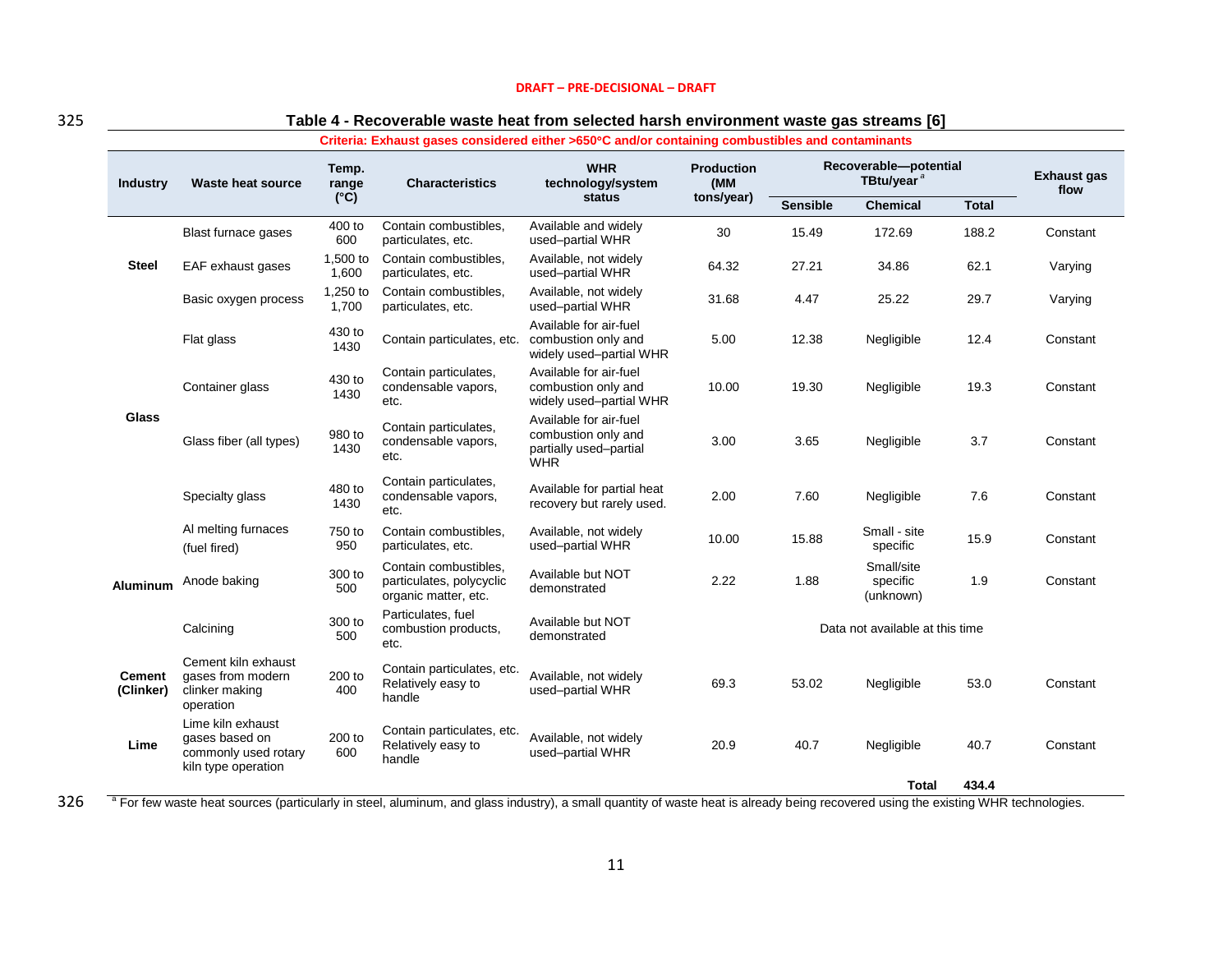### *Other Reports*

The Lawrence Berkeley National Laboratory Industrial Energy Study group has prepared

- several reports ([7] and [8]) that describe energy use and energy efficiency improvement
- opportunities such as the "Energy Efficiency Improvement and Cost Savings Opportunities for
- Petroleum Refineries: An ENERGY STAR Guide for Energy and Plant Managers." These
- reports were published for several industries, including steel, cement, and food processing, and
- include discussion of waste heat recovery and suggestions on using certain technologies to
- recover waste energy for industrial processes.
- A July 2009 report prepared by McKinsey & Company [9], "Unlocking Energy Efficiency in the
- U.S. Economy," examines, in detail, the potential for greater efficiency in non-transportation
- energy uses and assesses the barriers to this goal. The report suggests formulating an
- 338 overarching strategy that includes recognizing energy efficiency as an important energy<br>339 resource, as well as formulating and launching approaches to foster innovation in the resource, as well as formulating and launching approaches to foster innovation in the
- development and deployment of next-generation energy efficiency technologies. The report
- does not provide specific suggestions regarding R&D program areas.
- In September 2009, an industry-government forum on Energy Intensive Processes was held at the ITP-sponsored "Energy Intensive Processes Workshop." The goal of the workshop was to
- collect feedback on ITP's Energy-Intensive Processes R&D portfolio and strategy, as well as
- obtain guidance on future efforts. The workshop included a session on waste heat minimization and recovery and discussion on reducing fuel demands of steam boilers and furnaces by
- utilizing waste heat recovery. Workshop participants were asked to evaluate platforms, R&D
- 348 focus areas, and project selections, and to provide recommendations on future topic areas.<br>349 Farticipants were interested in the following areas of waste heat minimization and recovery:
- Participants were interested in the following areas of waste heat minimization and recovery:
- Ultra-high efficiency steam generation, with one project including the "super boiler"
- 351 High-efficiency process heating equipment, with priority R&D opportunities including the following:
- o Ultra-high efficiency combustion
- o Insulation and refractory systems
- Waste energy recovery, with top R&D opportunities including the following:
- o Low-temperature heat utilization
- o Advanced energy conversion (e.g., solid-state and mechanical)
- o Heat recovery from high-temperature contaminated flue gases
- o Deployment of novel, waste-heat-to-electricity in a series of industrial demonstrations
- Waste energy minimization, with top R&D opportunities including the following:
- o Develop high-efficiency compressors, motors, and variable speed drives
- o Implement heat transfer improvements, such as coatings, and other ways to resist corrosion
- Process intensification and integration, with top R&D opportunities including the following:
- o Integrate industrial control system components (e.g., valves, actuators, and sensors)
- o Replace batch operations with continuous ones
- o Develop predictive modeling and simulation for combustion
- *Findings from Previous Reports*
- Analysis of previous studies along with direct contact with industry and equipment suppliers
- have shown that a large amount of waste heat is not recovered in two temperature ranges:
- ultra-low (<250°F) and ultra-high (>1,600°F). The lack of wide-scale heat recovery in these two
- temperature ranges appears to be primarily due to issues associated with technology, materials,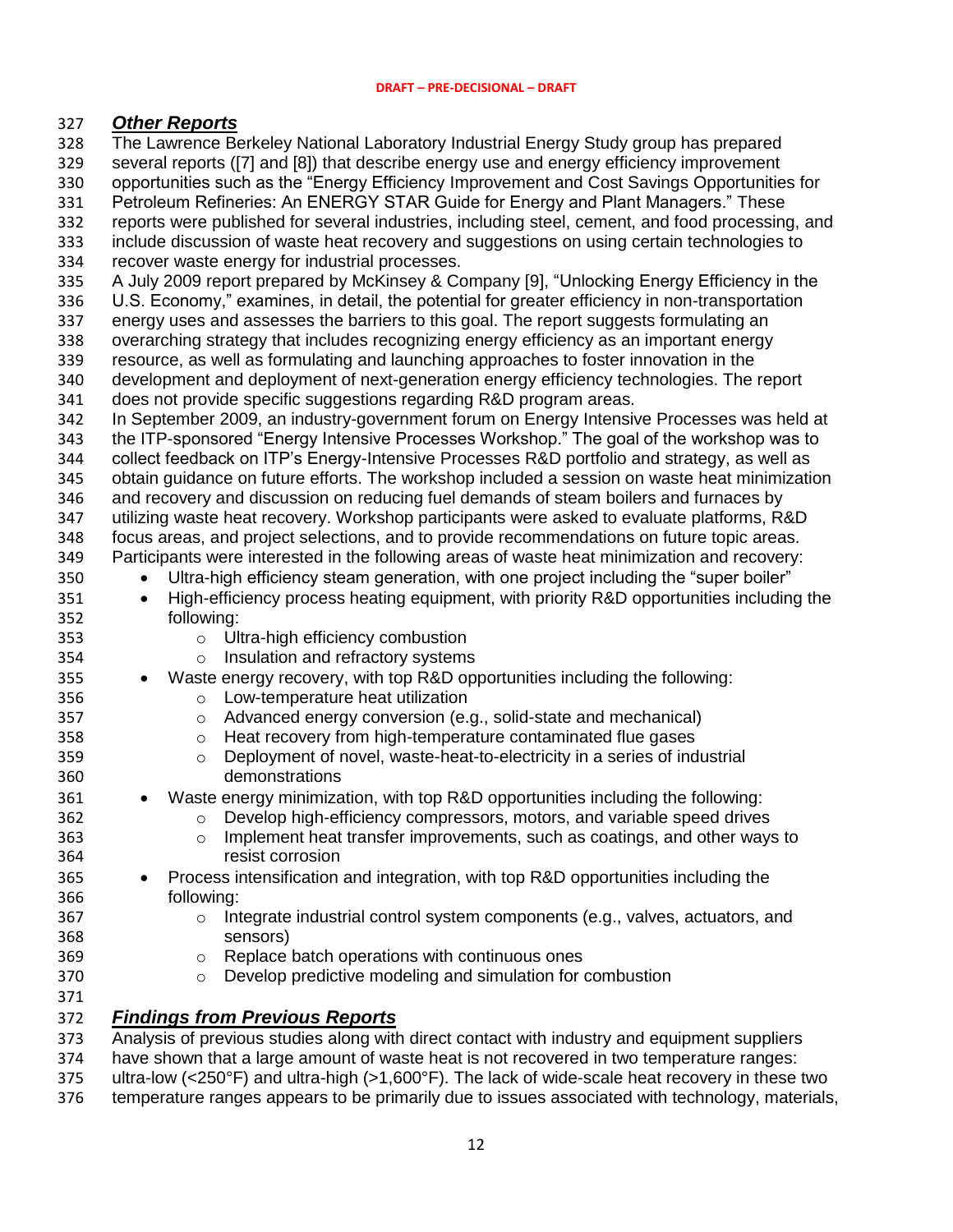- and economics, such as the lack of economically justifiable measures and equipment to recover the low-grade heat, as well as heat contained in very high temperature and contaminated waste heat streams.
- <span id="page-12-0"></span> **1.2. Challenges and Barriers for Waste Heat Recovery** The following section summarizes the barriers/challenges to waste heat recovery in the major industries. These barriers are presented by type of waste heat stream and by industry. The following is a summary of waste heat by type and associated barriers: High-temperature combustion products or hot flue gases that are relatively clean. o Reduced thermodynamic potential for the most efficient heat recovery due to materials limitations (particularly metallic) that require gases to be diluted. **b Example 20 Set in the flue gas side in steam generation or other power**  generation (i.e., organic Rankine cycle) heat exchanger systems applications. o Seal issues for heat exchanger designs with metallic and nonmetallic (ceramics) components (due to dissimilar thermal expansions). High-temperature flue gases or combustion products with contaminants such as particulates or condensable vapors. 395 o Availability or cost of materials that are designed to resist the corrosive effects of contaminants. o Lack of design innovation that will allow self-cleaning of the heat recovery equipment to reduce maintenance. **b Cack of cleaning systems (similar to soot blowing) that allow easy and on-line**  removal of deposits of materials on heat transfer surfaces. o Heat transfer limitations on the gas side of heat exchange equipment. Heated air or flue gases containing high (>14%) O2 without large amounts of moisture and particulates. o Limitations on the heat exchanger size that prevent use on retrofit, which may be due to heat transfer limitations or design issues such as size and shape of heat transfer surfaces (e.g., tubes or flat plates). **b 407** o Lack of availability of combustion systems for small (less than 1 MM Btu/hr) to 408 use low  $O<sub>2</sub>$  exhaust gases as combustion air for fired systems. Process gases or by-product gases and vapors that contain combustibles in gaseous or vapor form. **b and Cack of available, economically justifiable vapor concentrators for recovery and**  reuse of the organic-combustible components, which would avoid the need for heating a large amount of dilution air and the resultant large equipment size. The concentrated fluids can be used as fuel in the heating systems (ovens). o Lack of availability of compact heat recovery systems that will reduce the size of the heat exchangers (large regenerators). 417 • Process or make-up air mixed with combustion products, large amounts of water vapor, or moisture mixed with small amount of particulates but no condensable organic vapors. o Rapid performance drop and plugging of conventional heat exchanger. Unavailability of designs that allow self-cleaning of heat transfer surfaces on units such as recuperators. **b** Cack of innovative designs that allow use of condensing heat exchangers (gas-423 water) without having the corrosive effects of carbonic acid produced from  $CO<sub>2</sub>$  in flue products. 425 • Steam discharged as vented steam or steam leaks.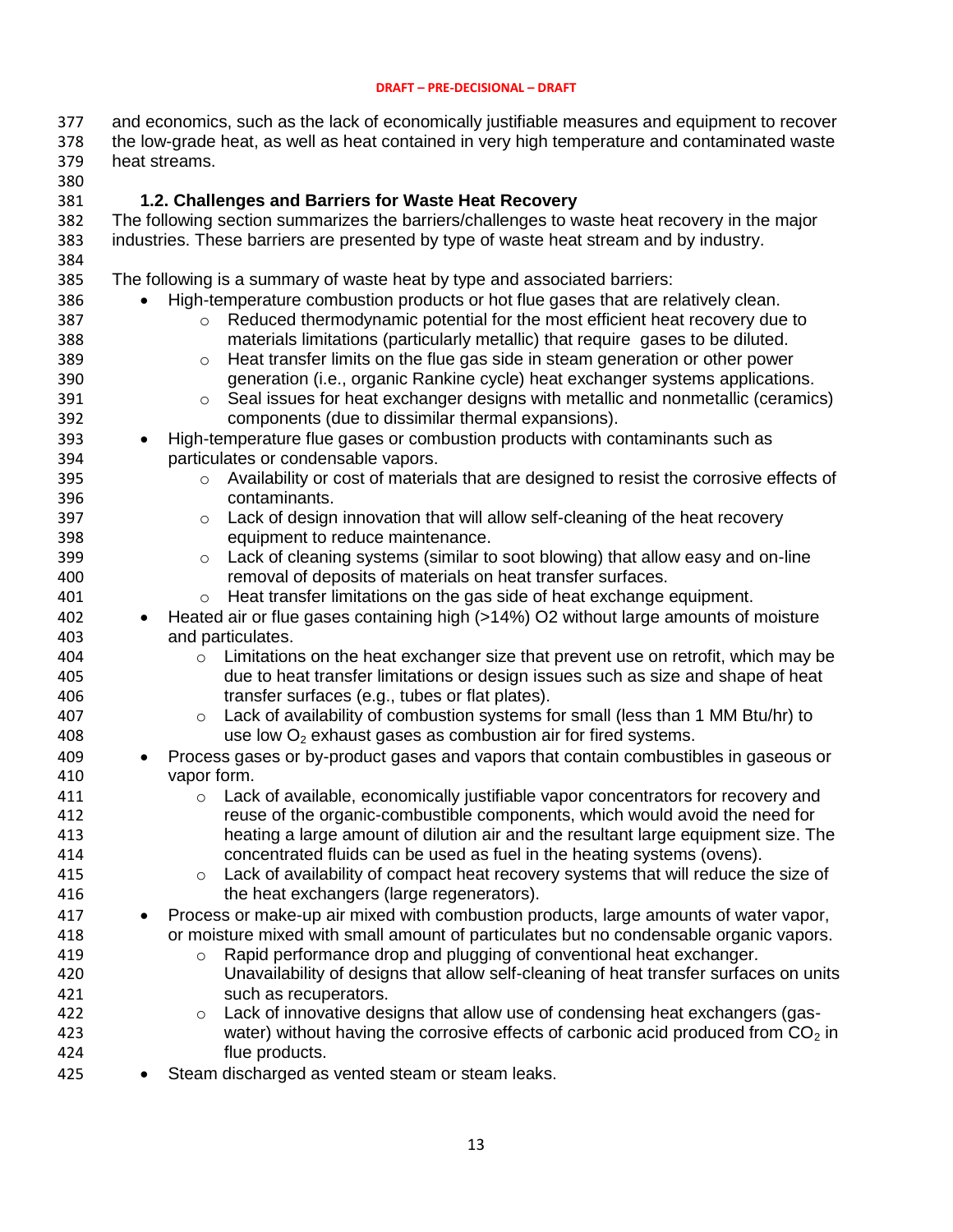| 426 |           | No major technical barriers. The major barriers are cost and return on investment<br>$\circ$  |
|-----|-----------|-----------------------------------------------------------------------------------------------|
| 427 |           | for the collection of steam, the cooling system, condensate collection and, in                |
| 428 |           | some cases, the cleaning system.                                                              |
| 429 | $\bullet$ | Other gaseous streams.                                                                        |
| 430 |           | Application-specific barriers.<br>$\circ$                                                     |
| 431 | $\bullet$ | Clean heated water discharged from indirect cooling systems such as process or                |
| 432 |           | product cooling or steam condensers. This stream does not contain any solids or               |
| 433 |           | gaseous contaminants.                                                                         |
| 434 |           | Lack of use of low-grade heat within the plant. Lack of economically justifiable<br>$\circ$   |
| 435 |           | heat recovery systems that can convert low-grade heat into a transportable and                |
| 436 |           | usable form of energy, such as electricity.                                                   |
| 437 | $\bullet$ | Hot water that contains large amounts of contaminants such as solids from the process         |
| 438 |           | or other sources, but does not contain organic liquids or vapors mixed with the water.        |
| 439 |           | No major technical barriers for cleaning the water (removing the solids).<br>$\circ$          |
| 440 |           | Lack of use of low-grade heat within the plant or economically justifiable energy<br>$\circ$  |
| 441 |           | conversion systems.                                                                           |
| 442 | $\bullet$ | Hot water or liquids containing dissolved perceptible solids, dissolved gases (e.g., CO2      |
| 443 |           | and SO2) or liquids.                                                                          |
| 444 |           | No major technical barriers for filtering the water (removing the solids).<br>$\circ$         |
| 445 |           | The presence of SO2, CO2, and other dissolved gases presents problems of<br>$\circ$           |
| 446 |           | high PH values for water use within a plant. There is no simple method of                     |
| 447 |           | neutralizing the water.                                                                       |
| 448 |           | Lack of use of low-grade heat within the plant or economically justifiable energy<br>$\circ$  |
| 449 |           | conversion systems.                                                                           |
| 450 | $\bullet$ | Hot solids that are cooled after processing in an uncontrolled manner.                        |
| 451 |           | Economically justifiable cooling air collection system.<br>$\circ$                            |
| 452 |           | Lack of use of low-temperature heat within the plant or economically justifiable<br>$\circ$   |
| 453 |           | energy conversion systems.                                                                    |
| 454 |           | Variations in cooling air temperatures and the presence of microscopic<br>$\circ$             |
| 455 |           | particulates prevent their use in combustion system (burners).                                |
| 456 | $\bullet$ | Hot solids that are cooled after processing using water or air-water mixture. Examples        |
| 457 |           | include hot coke, ash, slag, and heat treated parts.                                          |
| 458 |           | No major technical barriers for filtering the water (removing the solids).<br>$\circ$         |
| 459 |           | Lack of use of low-grade heat within the plant or economically justifiable energy<br>$\circ$  |
| 460 |           | conversion systems.                                                                           |
| 461 |           | Hot liquids and vapors that are cooled after thermal processing. Examples include fluids      |
| 462 |           | heated in petroleum reefing or the chemical, food, mining, or paper industries.               |
| 463 |           | No major technical barriers for recovering heat if there is sufficient temperature<br>$\circ$ |
| 464 |           | "head."                                                                                       |
| 465 |           | Lack of use of low-grade heat within the plant or economically justifiable energy<br>$\circ$  |
| 466 |           | conversion systems.                                                                           |
| 467 | $\bullet$ | By-products or waste that is discharged from thermal processes. These materials               |
| 468 |           | contain sensible, latent, and chemical heat that is not recovered prior to their disposal.    |
| 469 |           | Examples include ash from coal or solid waste fired boilers, slag from steel melting          |
| 470 |           | operations, dross from aluminum melters, bottom waste from reactors, and sludge.              |
| 471 |           | Economically justifiable collection system for hot material.<br>$\circ$                       |
| 472 |           | Economics of processing the material to recover recyclable or useful materials,<br>$\circ$    |
| 473 |           | or combustibles for use of chemical heat.                                                     |
| 474 |           | Materials are often classified as hazardous materials and need special treatment.<br>$\circ$  |
|     |           |                                                                                               |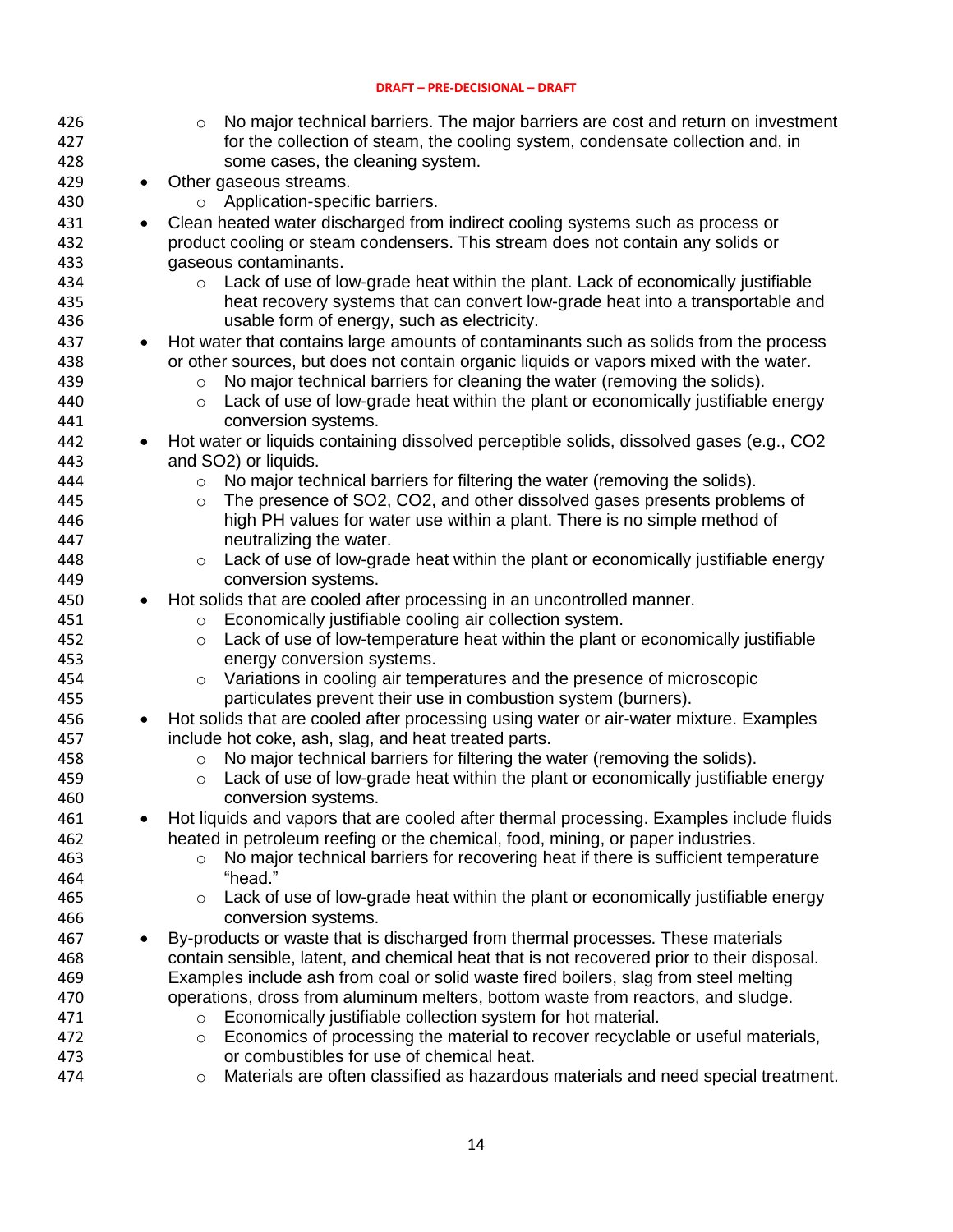<span id="page-14-0"></span>

| 475        | $\circ$ Cost of recycling or cleaning the residues and treatment of gases or other                                                          |
|------------|---------------------------------------------------------------------------------------------------------------------------------------------|
| 476        | materials that are produced during the recovery or treatment process.                                                                       |
| 477        | Variations in the amount of recoverable materials.<br>$\circ$                                                                               |
| 478<br>479 | High-temperature surfaces.<br>$\bullet$<br>No practical way of recovering this heat, especially for systems such as rotary<br>$\circ$       |
| 480        | kiln or moving surfaces (i.e. conveyors).                                                                                                   |
| 481        | Low efficiency and cost for advanced surface-mounted energy conversion<br>$\circ$                                                           |
| 482        | technologies such as thermoelectric systems.                                                                                                |
| 483        | Extended surfaces or parts used in furnaces or heaters.<br>$\bullet$                                                                        |
| 484        | No practical way of recovering and collecting this heat, especially for systems<br>$\circ$                                                  |
| 485        | such as rolls used for a furnace.                                                                                                           |
| 486        | Low efficiency and cost for advanced surface-mounted energy conversion<br>$\circ$                                                           |
| 487        | technologies such as thermoelectric systems.                                                                                                |
| 488        |                                                                                                                                             |
| 489        | 1.3. Public and Private Activities                                                                                                          |
| 490        | To date: What is each sector doing on the system/technology and associated R&D? What is                                                     |
| 491        | needed?                                                                                                                                     |
| 492        |                                                                                                                                             |
| 493        | 1.4. Public/Private Roles Going Forward                                                                                                     |
| 494        | Why should DOE support R&D on this technology? What is the public value?                                                                    |
| 495        |                                                                                                                                             |
| 496        | 2. Technology Assessment and Potential                                                                                                      |
| 497        |                                                                                                                                             |
|            |                                                                                                                                             |
| 498        | 2.1. Current Status of Waste Heat Recovery Technologies                                                                                     |
| 499        | Industry uses a wide variety of waste heat recovery equipment offered by a number of suppliers                                              |
| 500        | in United States and from other countries. Much of this equipment is designed for specific                                                  |
| 501        | crosscutting industrial applications. There is no standard method classifying this equipment; in                                            |
| 502        | many cases the manufacturers offer application-specific designs.                                                                            |
| 503        |                                                                                                                                             |
| 504<br>505 | 2.1.1. Commonly Used Waste Heat Recovery Systems<br>A summary of conventional or commonly used waste heat recovery technologies for various |
| 506        | temperature ranges is found in Table 5.                                                                                                     |
| 507        |                                                                                                                                             |
| 508        | Table 5: Commonly Used Waste Heat Recovery Systems by Temperature Range                                                                     |
|            |                                                                                                                                             |

<span id="page-14-4"></span><span id="page-14-3"></span><span id="page-14-2"></span><span id="page-14-1"></span>

|                                                  |                                                                   | LADIE 3.  COMMONIV USEG WASIE HEAL RECOVERY SYSIEMS DY TEMDEFAILLE RANGE |                                                                 |                                                        |
|--------------------------------------------------|-------------------------------------------------------------------|--------------------------------------------------------------------------|-----------------------------------------------------------------|--------------------------------------------------------|
| Ultra-High<br>Temperature<br>$(>1600^{\circ} F)$ | <b>High Temperature</b><br>$(1200^{\circ}$ F to $1600^{\circ}$ F) | <b>Medium</b><br>Temperature<br>$(600^{\circ}$ F to 1200 $^{\circ}$ F)   | <b>Low Temperature</b><br>$(250^{\circ}$ F to 600 $^{\circ}$ F) | <b>Ultra-Low</b><br>Temperature<br>$(< 250^{\circ} F)$ |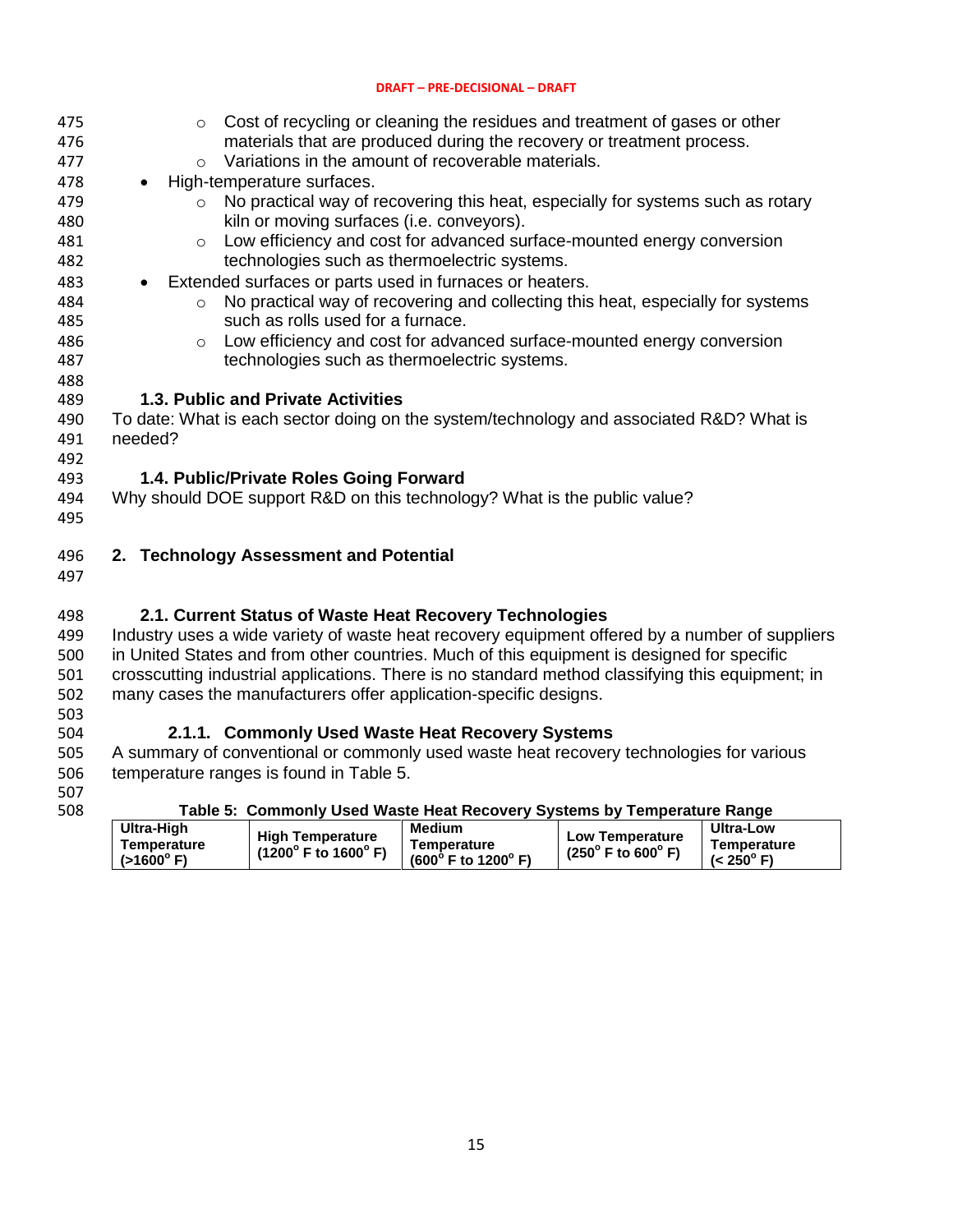| Refractory<br>(ceramic)<br>regenerators<br>Heat recovery<br>$\bullet$<br>boilers<br>Regenerative<br>$\bullet$<br>burners<br>Radiation<br>$\bullet$<br>recuperator<br>Waste heat<br>$\bullet$<br>boilers<br>including<br>steam turbine-<br>generator<br>based power<br>generation<br>Load or<br>$\bullet$<br>charge<br>preheating | Convection<br>$\bullet$<br>recuperator<br>(metallic) –<br>mostly tubular<br>Radiation<br>$\bullet$<br>recuperator<br>Regenerative<br>$\bullet$<br>burners<br>Heat recovery<br>$\bullet$<br>boilers<br>Waste heat<br>$\bullet$<br>boilers including<br>steam turbine-<br>generator based<br>power<br>generation<br>Metallic heat<br>$\bullet$<br>wheels<br>(regenerative<br>system)<br>Load or charge<br>$\bullet$<br>preheating | Convection<br>$\bullet$<br>recuperator<br>(metallic) of many<br>different designs<br>Finned tube heat<br>$\bullet$<br>exchanger<br>(economizers)<br>Shell and tube<br>$\bullet$<br>heat exchangers<br>for water and<br>liquid heating<br>Self-recuperative<br>$\bullet$<br>burners<br>Waste heat<br>$\bullet$<br>boilers for steam<br>or hot water<br>condensate<br>Load-charge<br>$\bullet$<br>(convection<br>section)<br>preheating<br>Heat pipe<br>$\bullet$<br>exchanger<br>٠ | Convection<br>$\bullet$<br>recuperator<br>(metallic) of<br>many different<br>designs<br>Finned tube<br>$\bullet$<br>heat exchanger<br>(economizers)<br>Shell and tube<br>$\bullet$<br>heat<br>exchangers for<br>water and liquid<br>heating<br>Heat pumps<br>Metallic heat<br>$\bullet$<br>wheel<br>Condensing<br>$\bullet$<br>water heaters<br>or heat<br>exchangers<br>Heat pipe<br>$\bullet$<br>exchanger<br>Direct contact | Shell and tube<br>$\bullet$<br>type heat<br>exchangers<br>Plate type heat<br>$\bullet$<br>exchangers<br>Air heaters for<br>$\bullet$<br>waste heat<br>from liquids<br>Heat pumps<br>$\bullet$<br><b>HVAC</b><br>$\bullet$<br>applications<br>(i.e.,<br>recirculation<br>water heating<br>or glycol-water<br>recirculation)<br>Direct contact<br>$\bullet$<br>water heaters<br>Non-metallic<br>$\bullet$<br>heat<br>exchangers |
|----------------------------------------------------------------------------------------------------------------------------------------------------------------------------------------------------------------------------------------------------------------------------------------------------------------------------------|---------------------------------------------------------------------------------------------------------------------------------------------------------------------------------------------------------------------------------------------------------------------------------------------------------------------------------------------------------------------------------------------------------------------------------|-----------------------------------------------------------------------------------------------------------------------------------------------------------------------------------------------------------------------------------------------------------------------------------------------------------------------------------------------------------------------------------------------------------------------------------------------------------------------------------|--------------------------------------------------------------------------------------------------------------------------------------------------------------------------------------------------------------------------------------------------------------------------------------------------------------------------------------------------------------------------------------------------------------------------------|-------------------------------------------------------------------------------------------------------------------------------------------------------------------------------------------------------------------------------------------------------------------------------------------------------------------------------------------------------------------------------------------------------------------------------|
|                                                                                                                                                                                                                                                                                                                                  |                                                                                                                                                                                                                                                                                                                                                                                                                                 | Metallic heat<br>wheel                                                                                                                                                                                                                                                                                                                                                                                                                                                            | water heaters                                                                                                                                                                                                                                                                                                                                                                                                                  |                                                                                                                                                                                                                                                                                                                                                                                                                               |

509

 The commonly used systems listed in this table are available from several suppliers and are used on industrial waste heat sources. In most cases, the systems are proven; however, they are continuously being improved in one of the following areas to offer better performance: 513 • Design changes to offer higher thermal efficiency in smaller footprint or size Cost reduction through use of better design and manufacturing techniques 515 • Improved seals to reduce maintenance or extend the life of the seals Use of different materials to improve heat transfer performance or maintenance cost Design changes to meet customer demands for different or previously untested applications 519

### <span id="page-15-0"></span>520 **2.1.2. Emerging or Developing Waste Heat Recovery Technologies**

521 Table 6 lists emerging technologies that may be used in a few cases, or are in some stage of 522 development and demonstration.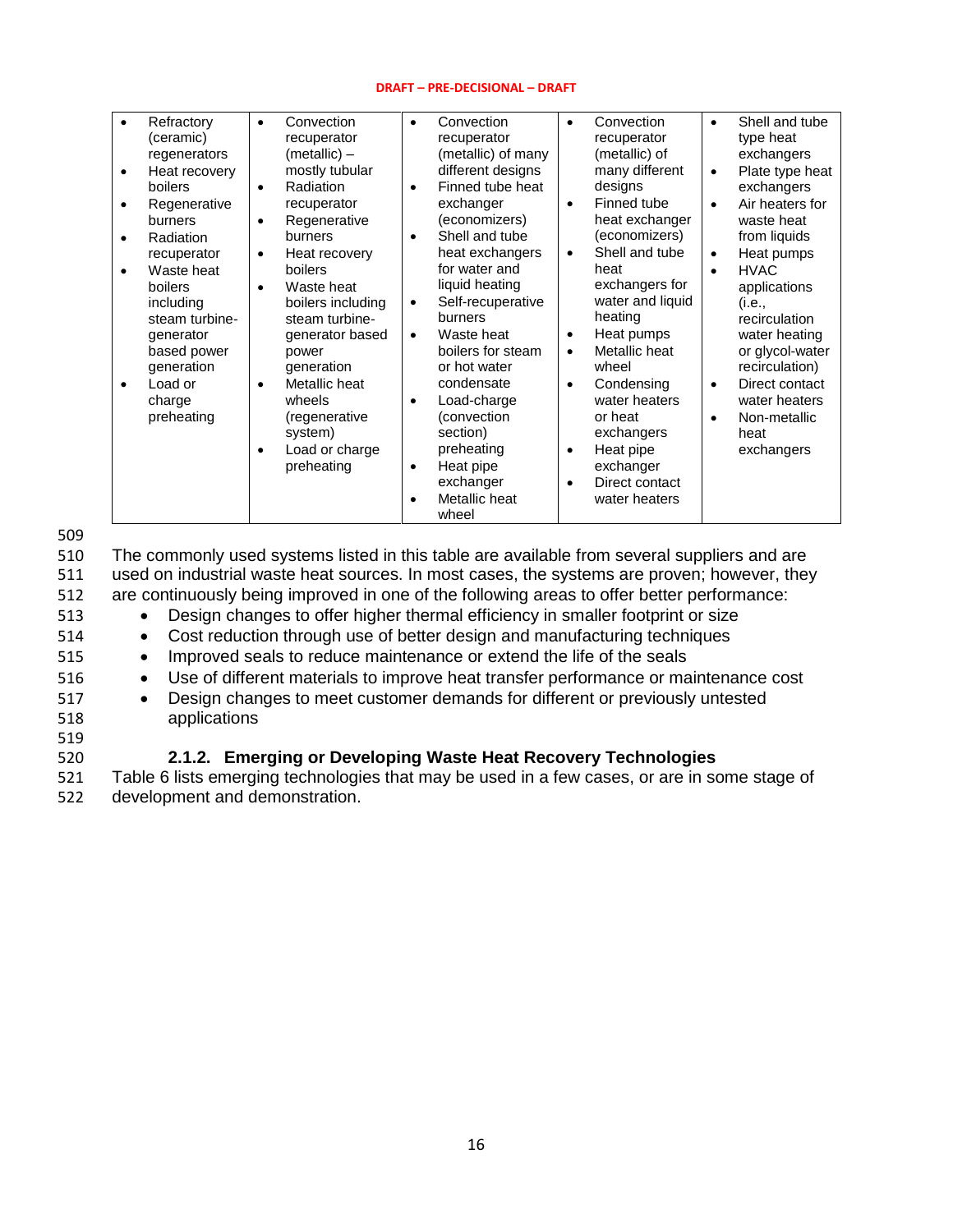| <b>Ultra-High</b><br><b>Temperature</b><br>$(>1600^{\circ} F)$                                                                                                                                                        | v. svivivping<br><b>High Temperature</b><br>(1200° F to 1600° F)                                                                                                                                                                                                                                                                                                                                                      | <b>Tracto Hout Rood Tol</b><br><b>Medium</b><br><b>Temperature</b><br>(600° F to 1200° F)                                                                                                                                                                                                                                                                                                                                                                          | 199111919919997<br><b>Low Temperature</b><br>$(250^{\circ}$ F to $600^{\circ}$ F)                                                                                                                                                                                                                                                                                                                                                                                                                                                                                                                                                                                                | <b>Ultra-Low</b><br><b>Temperature</b><br>$(< 250^{\circ} \text{ F})$                                                                                                                                                                                                                                                                                                                                                                                                                                                                                  |
|-----------------------------------------------------------------------------------------------------------------------------------------------------------------------------------------------------------------------|-----------------------------------------------------------------------------------------------------------------------------------------------------------------------------------------------------------------------------------------------------------------------------------------------------------------------------------------------------------------------------------------------------------------------|--------------------------------------------------------------------------------------------------------------------------------------------------------------------------------------------------------------------------------------------------------------------------------------------------------------------------------------------------------------------------------------------------------------------------------------------------------------------|----------------------------------------------------------------------------------------------------------------------------------------------------------------------------------------------------------------------------------------------------------------------------------------------------------------------------------------------------------------------------------------------------------------------------------------------------------------------------------------------------------------------------------------------------------------------------------------------------------------------------------------------------------------------------------|--------------------------------------------------------------------------------------------------------------------------------------------------------------------------------------------------------------------------------------------------------------------------------------------------------------------------------------------------------------------------------------------------------------------------------------------------------------------------------------------------------------------------------------------------------|
| Regenerative<br>$\bullet$<br>burners<br>Systems with<br>$\bullet$<br>phase change<br>material<br>Advanced<br>$\bullet$<br>regenerative<br>systems<br>Advanced<br>$\bullet$<br>load or charge<br>preheating<br>systems | $\bullet$<br>Recuperators<br>with innovative<br>heat transfer<br>surface<br>geometries<br>Thermo-<br>$\bullet$<br>chemical<br>reaction<br>recuperators<br>Advanced<br>$\bullet$<br>design of<br>metallic heat<br>wheel type<br>regenerators<br>Advanced load<br>$\bullet$<br>or charge<br>preheating<br>systems<br>Systems with<br>$\bullet$<br>phase change<br>material<br>Self-recuperative<br>$\bullet$<br>burners | Recuperators<br>$\bullet$<br>with innovative<br>heat transfer<br>surface<br>geometries<br>Advanced design<br>$\bullet$<br>of metallic heat<br>wheel type<br>regenerators<br>Self-recuperative<br>$\bullet$<br>burners<br>Systems with<br>$\bullet$<br>phase change<br>material<br>Advanced heat<br>$\bullet$<br>pipe exchanger<br>Advanced design<br>$\bullet$<br>of metallic heat<br>wheel<br>Thermoelectric<br>$\bullet$<br>electricity<br>generation<br>systems | Convection<br>$\bullet$<br>recuperator<br>(metallic) of<br>many different<br>designs<br>Advanced heat<br>$\bullet$<br>pipe exchanger<br>Advanced heat<br>$\bullet$<br>pumps<br>Membrane type<br>$\bullet$<br>systems for<br>latent heat<br>recovery from<br>water vapor<br>Low<br>$\bullet$<br>temperature<br>power<br>generation (i.e.,<br>ORC, Kalina<br>cycle, etc.)<br>Thermally<br>$\bullet$<br>activated<br>absorption<br>systems for<br>cooling and<br>refrigeration<br>Systems with<br>$\bullet$<br>phase change<br>material<br>Thermoelectric<br>$\bullet$<br>electricity<br>generation<br>systems<br>Condensing<br>$\bullet$<br>water heaters<br>or heat<br>exchangers | Non-metallic<br>$\bullet$<br>(polymer or<br>plastic)<br>corrosion<br>resistant heat<br>exchangers of<br>many different<br>designs<br>Systems with<br>phase change<br>material<br>Desiccant<br>$\bullet$<br>systems for<br>latent heat<br>recovery from<br>moisture laden<br>gases<br>Membrane<br>$\bullet$<br>type systems<br>for latent heat<br>recovery from<br>water vapor<br>Condensing<br>$\bullet$<br>water heaters<br>or heat<br>exchangers<br>Thermally<br>$\bullet$<br>activated<br>absorption<br>systems for<br>cooling and<br>refrigeration |

#### 523 **Table 6: Emerging or Developing Waste Heat Recovery Technologies by Temperature Range**

524

 Emerging or developing technologies are being developed and tested at the laboratory or pilot scale. Development work is being carried out in many countries. The current status of the technology or product development depends on the local energy situation (cost and availability) and support from the local governments or funding agencies. In general, the following areas are getting the most attention:

- 
- 530 Conversion of waste heat into a flexible and transportable energy source such as 531 electricity
- 532 Heat recovery from high-temperature gases with large amounts of contaminants such as 533 particulates, combustibles, and condensable vapors (organic, metallic, or nonmetallic 534 materials)
- 535 Heat recovery from low-temperature sources, primarily lower than 250°F
- 536 Heat recovery from low- to medium-temperature exhaust gases or air with high moisture 537 content to recover the latent heat of water vapor
- 538 All of these areas of development are discussed in the R&D opportunities section of this report.
- 539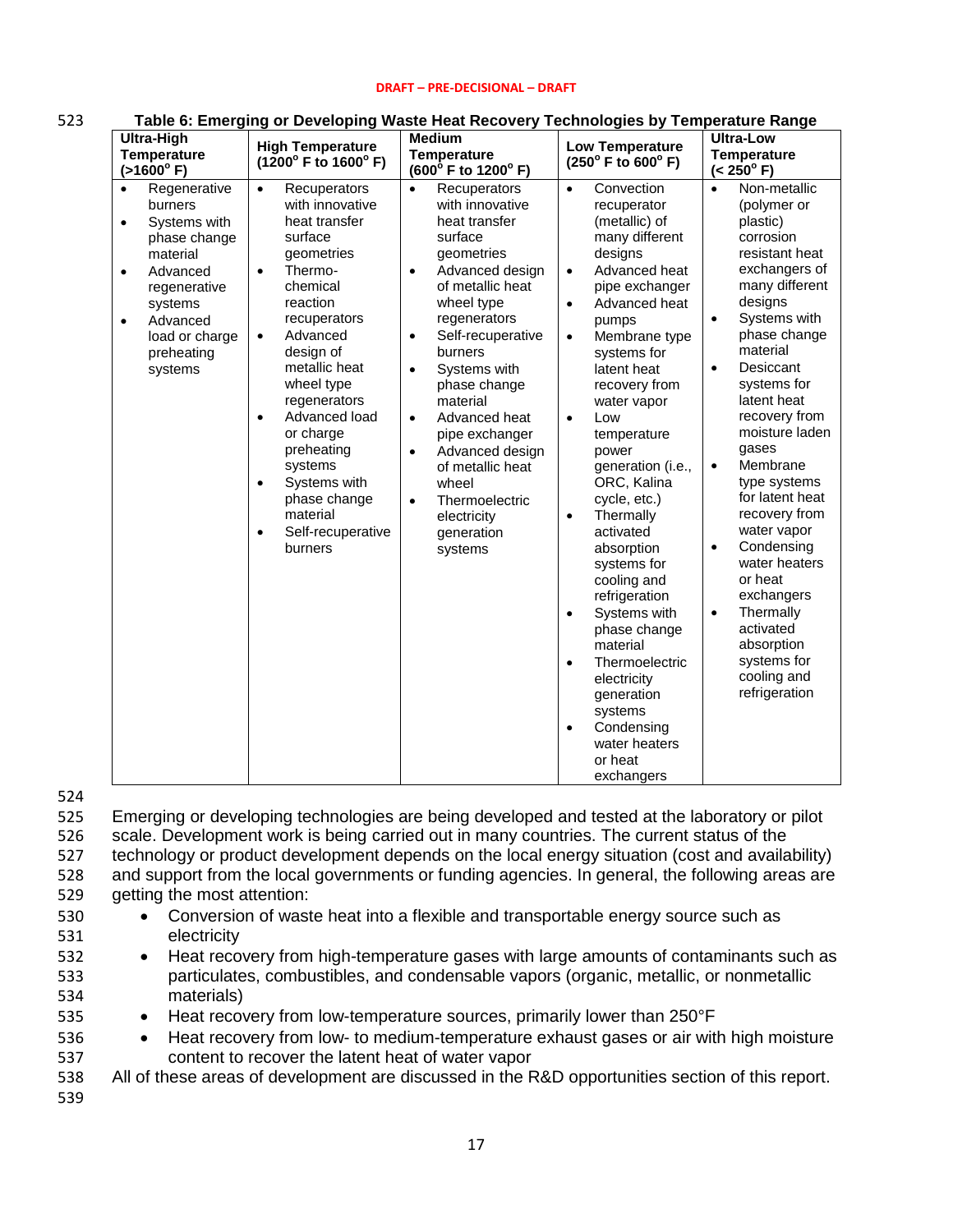### <span id="page-17-0"></span>540 **2.1.3. Limitations of Currently Available Technologies**

541 Table 7 and 8 depict limitations and barriers of currently available waste heat recovery 542 technologies for ultra-high, high, and medium temperature ranges.

543<br>544

#### 544 **Table 7: Limitations of Currently Available Waste Heat Recovery Technologies,** 545 **High and Ultra High Temperature Ranges**

| <b>Equipment</b>           | <b>Limitations and Barriers</b>                                                                       |
|----------------------------|-------------------------------------------------------------------------------------------------------|
| Metallic recuperators      | Upper temperature limit of 1,600°F<br>$\bullet$                                                       |
|                            | Economically justifiable heat recovery efficiency - 40%-60%<br>$\bullet$                              |
|                            | High maintenance for use with gases containing particulates, condensable<br>$\bullet$                 |
|                            | vapors, or combustible material                                                                       |
|                            | Life expectancy in applications where the mass flow and temperature of the<br>$\bullet$               |
|                            | fluids vary or are cyclic                                                                             |
|                            | Fouling and corrosion of heat transfer surfaces<br>$\bullet$                                          |
|                            | In some cases, difficulty in maintaining or cleaning the heat transfer surfaces<br>$\bullet$          |
| Ceramic recuperators       | Life expectancy due to thermal cycling and possibility of leaks from high-<br>$\bullet$               |
|                            | pressure side                                                                                         |
|                            | Initial cost<br>$\bullet$                                                                             |
|                            | Relatively high maintenance<br>$\bullet$                                                              |
|                            | Size limitations - difficult to build large size units<br>$\bullet$                                   |
| Recuperative burners       | Lower heat recovery efficiency (usually less than 30%)<br>$\bullet$                                   |
|                            | Temperature limitation - exhaust gas temperature less than 1,600°F<br>$\bullet$                       |
|                            | Limited size availability (usually for burners with less than 1 MM Btu/hr)<br>$\bullet$               |
|                            | Cannot be applied to processes where exhaust gases contain particles and<br>$\bullet$                 |
|                            | condensable vapors                                                                                    |
| Stationary<br>regenerators | Large footprint<br>$\bullet$                                                                          |
|                            | Declining performance over the lifetime                                                               |
|                            | Plugging of exhaust gas passages when the gases contain particulates<br>$\bullet$                     |
|                            | Chemical reaction of certain exhaust gas constituents with the heat transfer<br>$\bullet$<br>surfaces |
|                            | Possibility of leakage through dampers and moving parts<br>$\bullet$                                  |
|                            | Cost can be justified only for high-temperature (>2,000°F) exhaust gases and<br>$\bullet$             |
|                            | larger size (>50 MM Btu/hr firing rate)                                                               |
| Rotary regenerators        | Seals between the high-pressure and low-pressure gases (air)<br>$\bullet$                             |
|                            | Plugging of exhaust gas passages when the gases contain particulates<br>$\bullet$                     |
|                            | High pressure drop compared to recuperators<br>$\bullet$                                              |
|                            | Maintenance and operation reliability for rotary mechanism<br>$\bullet$                               |
| Regenerative burners       | Large footprint for many applications<br>$\bullet$                                                    |
|                            | Complicated controls with dampers that cannot be completely sealed<br>$\bullet$                       |
|                            | Difficult pressure control for the furnace<br>$\bullet$                                               |
|                            | Cost competiveness<br>$\bullet$                                                                       |
|                            | Plugging of the bed when the gases contain particulates. Require frequent<br>$\bullet$                |
|                            | cleaning of the media and the bed.                                                                    |
| Heat recovery steam        | Can be used for large size systems (usually higher than 25 MM Btu/hr)<br>$\bullet$                    |
| generators - boilers       | Can be used only for clean, particulate free, exhaust gases<br>$\bullet$                              |
|                            | Need to identify use of steam in the plant<br>$\bullet$                                               |
|                            | Initial cost is very high compared to other options such as recuperators<br>$\bullet$                 |

546

547

548

549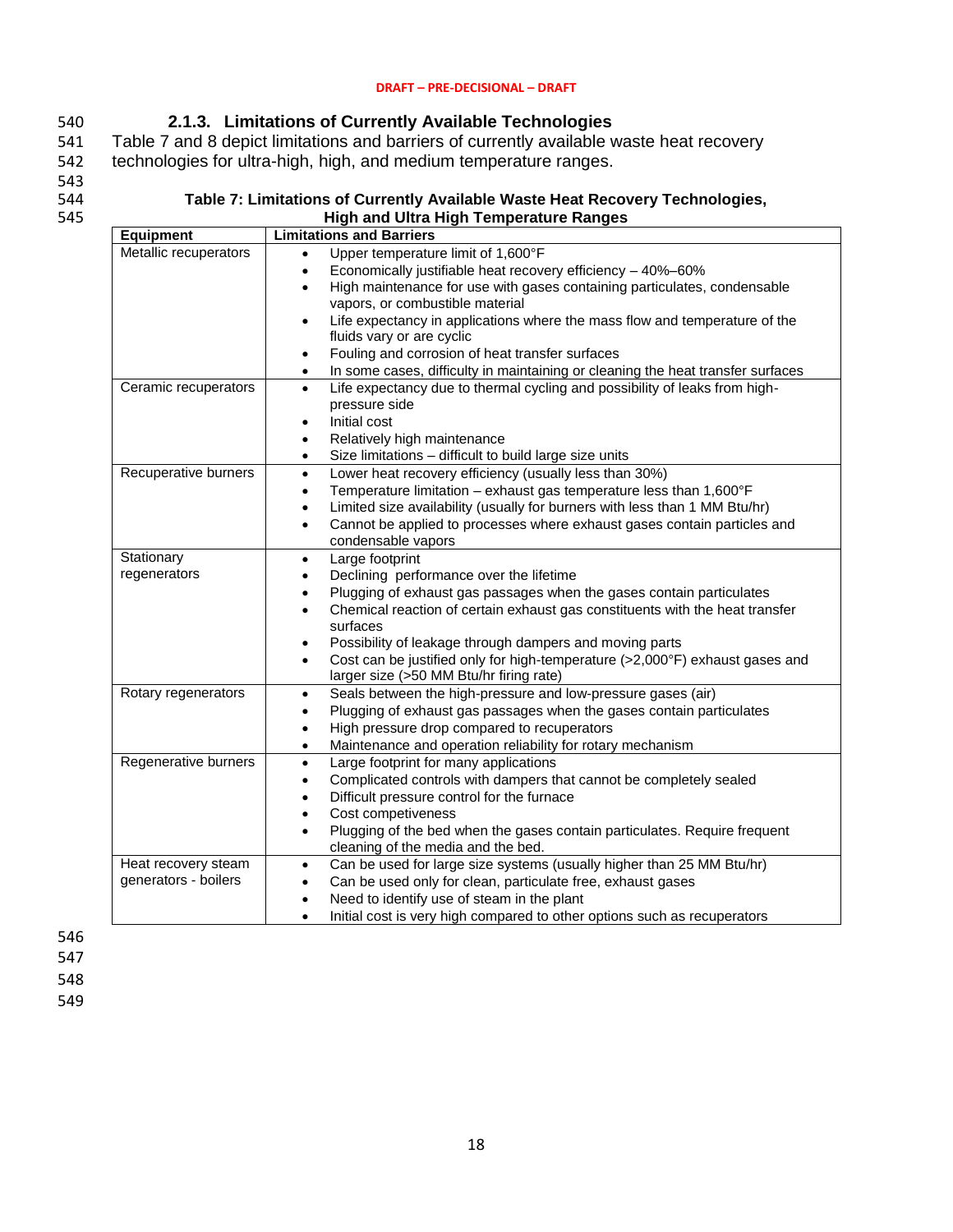| 550 | Table 8: Limitations of Currently Available Waste Heat Recovery Technologies, |
|-----|-------------------------------------------------------------------------------|
| 551 | <b>Medium Temperature Ranges</b>                                              |
|     |                                                                               |

| <b>Equipment</b>                                               | <b>Limitations and Barriers</b>                                                                                                                                                                                                                                                                                                                                              |
|----------------------------------------------------------------|------------------------------------------------------------------------------------------------------------------------------------------------------------------------------------------------------------------------------------------------------------------------------------------------------------------------------------------------------------------------------|
| Metallic recuperators                                          | Economic justification for exhaust gas temperature below about 1,000°F<br>Economically justifiable heat recovery efficiency - 40%-60%<br>High maintenance for use with gases containing particulates, condensable<br>vapors, or combustible material<br>Fouling of heat transfer surfaces<br>In some cases, difficulty in maintaining or cleaning the heat transfer surfaces |
| Recuperative burners                                           | Lower heat recovery efficiency (usually less than 30%)<br>Limited size availability (usually for burners with less than 1 MM Btu/hr)<br>Cannot be applied to processes where exhaust gases contain particles and<br>condensable vapors                                                                                                                                       |
| Rotary regenerators                                            | Seals between the high-pressure and low-pressure gases (air)<br>Plugging of exhaust gas passages when the gases contain particulates<br>High pressure drop compared to recuperators<br>Maintenance and operation reliability for rotary mechanism                                                                                                                            |
| Shell and tube heat<br>exchanger for heating<br>liquid (water) | Fouling of heat transfer surfaces when the gases contain particulates or<br>condensable liquids<br>Condensation of moisture at selected cold spots and resulting corrosion                                                                                                                                                                                                   |

552

553 Another approach would be to develop a matrix according to the type of equipment available in<br>554 the market. Considerations would include its application range, in terms of temperatures and

the market. Considerations would include its application range, in terms of temperatures and 555 heat source characteristics; performance level; and limitations with respect to industrial 556 applications.

- 
- 557 558

562

566

### <span id="page-18-0"></span>559 **2.2. R&D Opportunities**

560 R&D opportunities are presented in three formats: by temperature range, by major industry, and 561 by research category.

- <span id="page-18-1"></span>563 **2.2.1. R&D Opportunities for Various Temperature Ranges**
- 564 The following are lists of R&D opportunities categorized in temperature regimes at which waste 565 heat is available.
- 567 **2.2.1.1. Opportunities for High-Temperature Waste Heat Sources**
- 568 This section includes two different categories of high temperatures: 1,200°–1,600°F, and 569 >1,600°F.
- 570 Heat recovery systems that can handle high-temperature gases with solids and 571 condensable contaminants. These systems can also have internal cleaning systems that 572 allow long-term continuous operation without major maintenance time for cleaning or 573 rebuilding. The systems can be recuperative or regenerative.
- 574 Materials that can withstand high temperatures and chemical reactions with the waste 575 heat source and the cyclic nature of waste heat in terms of mass flow rates, 576 temperature, or composition.
- 577 Development of high-temperature phase change materials that can be used by high-578 temperature heat recovery systems to reduce the size of the system and allow tolerance 579 of the cyclic nature of the waste heat source.
- 580 Development and testing of selective coatings or laminations that are compatible with 581 base materials of construction and can withstand specific contaminants and 582 combustibles in the waste gas streams.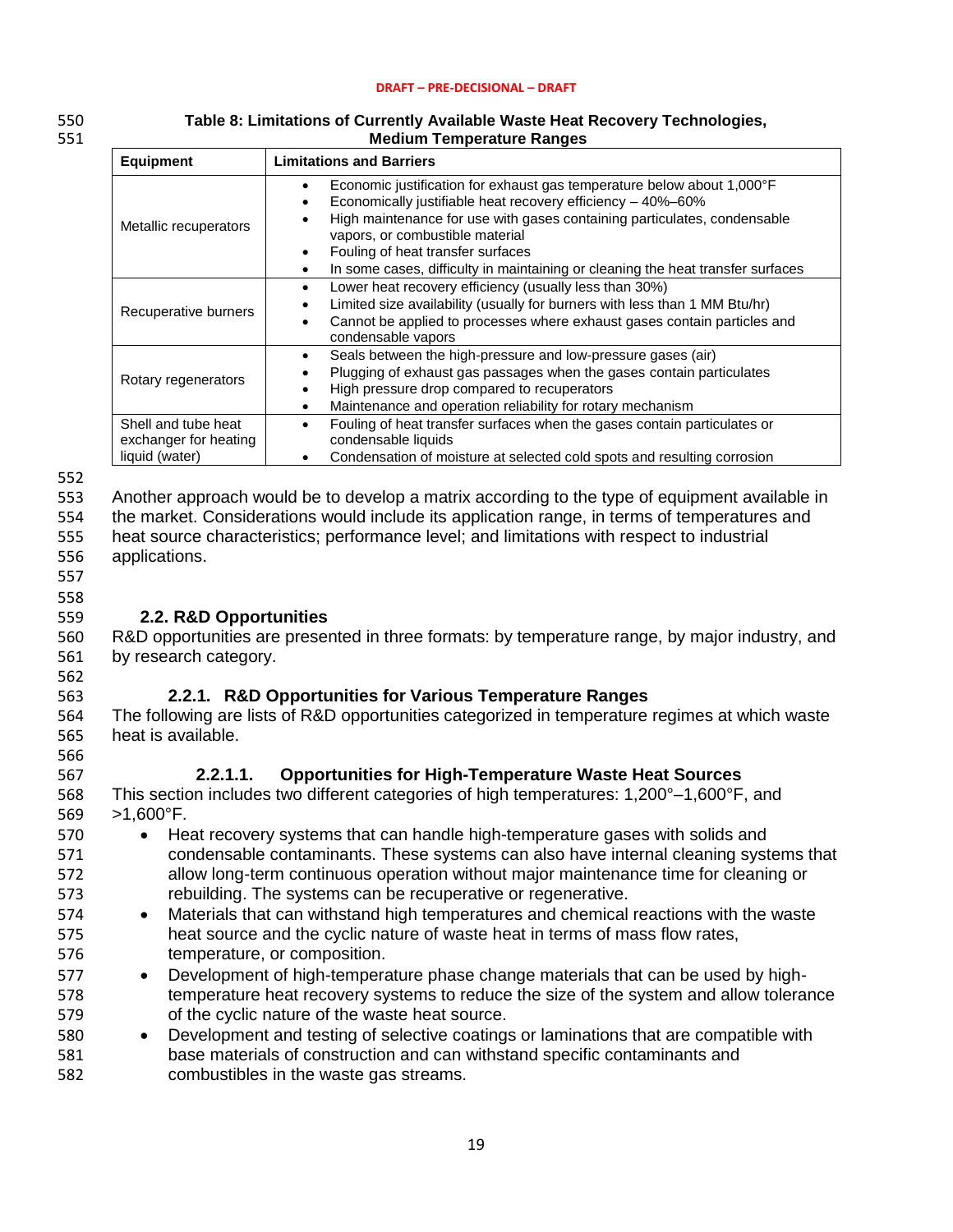| 583<br>584<br>585<br>586<br>587<br>588<br>589<br>590<br>591<br>592 | Systems with smaller footprints that allow installation as a retrofit for existing systems,<br>which are usually located in limited space in the plants.<br>Secondary heat recovery systems that can be used as supplementary or secondary<br>$\bullet$<br>recovery systems to enhance the performance of the existing systems. These systems<br>should be compatible with the performance of the primary systems.<br>A hot gas cleaning system to remove particulates from high-temperature gases.<br>$\bullet$<br>Electrical power generation systems integrated with high-temperature waste heat<br>$\bullet$<br>sources or existing primary heat recovery systems. The electric power generation<br>system must be able to handle variations in heat sources and the cyclic nature of the<br>waste heat source. In most cases, the system must be able to tolerate some |
|--------------------------------------------------------------------|-----------------------------------------------------------------------------------------------------------------------------------------------------------------------------------------------------------------------------------------------------------------------------------------------------------------------------------------------------------------------------------------------------------------------------------------------------------------------------------------------------------------------------------------------------------------------------------------------------------------------------------------------------------------------------------------------------------------------------------------------------------------------------------------------------------------------------------------------------------------------------|
| 593<br>594<br>595<br>596                                           | contaminants present in the waste heat source.<br>Catalysts for reforming fuel gases or liquid fuel vapors for use in endothermic heat<br>$\bullet$<br>recovery units.                                                                                                                                                                                                                                                                                                                                                                                                                                                                                                                                                                                                                                                                                                      |
| 597<br>598                                                         | <b>Opportunities for Medium-Temperature Waste Heat Sources</b><br>2.2.1.2.<br>This section includes temperatures from 600°-1,200°F.                                                                                                                                                                                                                                                                                                                                                                                                                                                                                                                                                                                                                                                                                                                                         |
| 599<br>600                                                         | Compact heat exchangers or micro-channel heat exchangers for clean gases that<br>reduce the size or footprint of the heat recovery system.                                                                                                                                                                                                                                                                                                                                                                                                                                                                                                                                                                                                                                                                                                                                  |
| 601<br>602<br>603<br>604<br>605<br>606                             | High-performance heat recovery systems that integrate burners and eliminate the need<br>$\bullet$<br>for hot air piping and space for external heat recovery systems. This may require<br>development and integration of micro-channel heat exchangers.<br>Heat transfer systems for gases containing condensable vapors or combustible gases<br>$\bullet$<br>such as solvent vapors in coating ovens.                                                                                                                                                                                                                                                                                                                                                                                                                                                                      |
| 607                                                                | 2.2.1.3.<br><b>Opportunities for Low-Temperature Waste Heat Sources</b>                                                                                                                                                                                                                                                                                                                                                                                                                                                                                                                                                                                                                                                                                                                                                                                                     |
| 608<br>609<br>610<br>611<br>612                                    | This section includes two different categories of low temperatures: <250°F and 250°-600°F.<br>Innovative condensing heat exchangers for gases containing high moisture levels with<br>$\bullet$<br>particulates, as discharged from paper machines, food drying ovens, or other sources.<br>Nonmetallic materials (polymers) that can withstand condensed water from combustion<br>$\bullet$<br>products containing acid gases. These must be cost competitive and used for low-                                                                                                                                                                                                                                                                                                                                                                                            |
| 613<br>614                                                         | temperature condensing heat exchangers.<br>High-efficiency, liquid-gas heat exchangers for low-temperature flue gases or exhaust air                                                                                                                                                                                                                                                                                                                                                                                                                                                                                                                                                                                                                                                                                                                                        |
| 615<br>616<br>617                                                  | from dryers.<br>Liquid-to-liquid heat exchangers for heat recovery from waste water containing<br>particulates and other contaminants.                                                                                                                                                                                                                                                                                                                                                                                                                                                                                                                                                                                                                                                                                                                                      |
| 618<br>619<br>620<br>621                                           | Dry coolers for cooling liquids that reduce or eliminate water use in heat exchangers.<br>$\bullet$<br>A special category of heat recovery systems includes use of waste heat for electric power<br>generation systems and absorption cooling systems for low- and medium-temperature waste<br>heat recovery. R&D needs for this category of waste heat recovery systems include the                                                                                                                                                                                                                                                                                                                                                                                                                                                                                        |
| 622                                                                | following:                                                                                                                                                                                                                                                                                                                                                                                                                                                                                                                                                                                                                                                                                                                                                                                                                                                                  |
| 623<br>624                                                         | Condenser units (heat exchangers) that replace water with air to reduce the cost of<br>$\bullet$<br>cooling towers and liquid cooling systems.                                                                                                                                                                                                                                                                                                                                                                                                                                                                                                                                                                                                                                                                                                                              |
| 625<br>626                                                         | Waste heat exchangers designed for fast startup, low-thermal stresses, low cost, and<br>compact size.                                                                                                                                                                                                                                                                                                                                                                                                                                                                                                                                                                                                                                                                                                                                                                       |
| 627<br>628                                                         | Evaporator section heat exchangers with "de-fouling" for glass and other particle-laden<br>exhaust streams.                                                                                                                                                                                                                                                                                                                                                                                                                                                                                                                                                                                                                                                                                                                                                                 |
| 629                                                                | Turbo machinery with variable area inlet nozzles for high turndown.<br>$\bullet$                                                                                                                                                                                                                                                                                                                                                                                                                                                                                                                                                                                                                                                                                                                                                                                            |
| 630<br>631                                                         | A working fluid pump design with optimized efficiency for vapor compression. The exact<br>$\bullet$<br>design features will vary with the commonly used working fluids used in Rankine cycle                                                                                                                                                                                                                                                                                                                                                                                                                                                                                                                                                                                                                                                                                |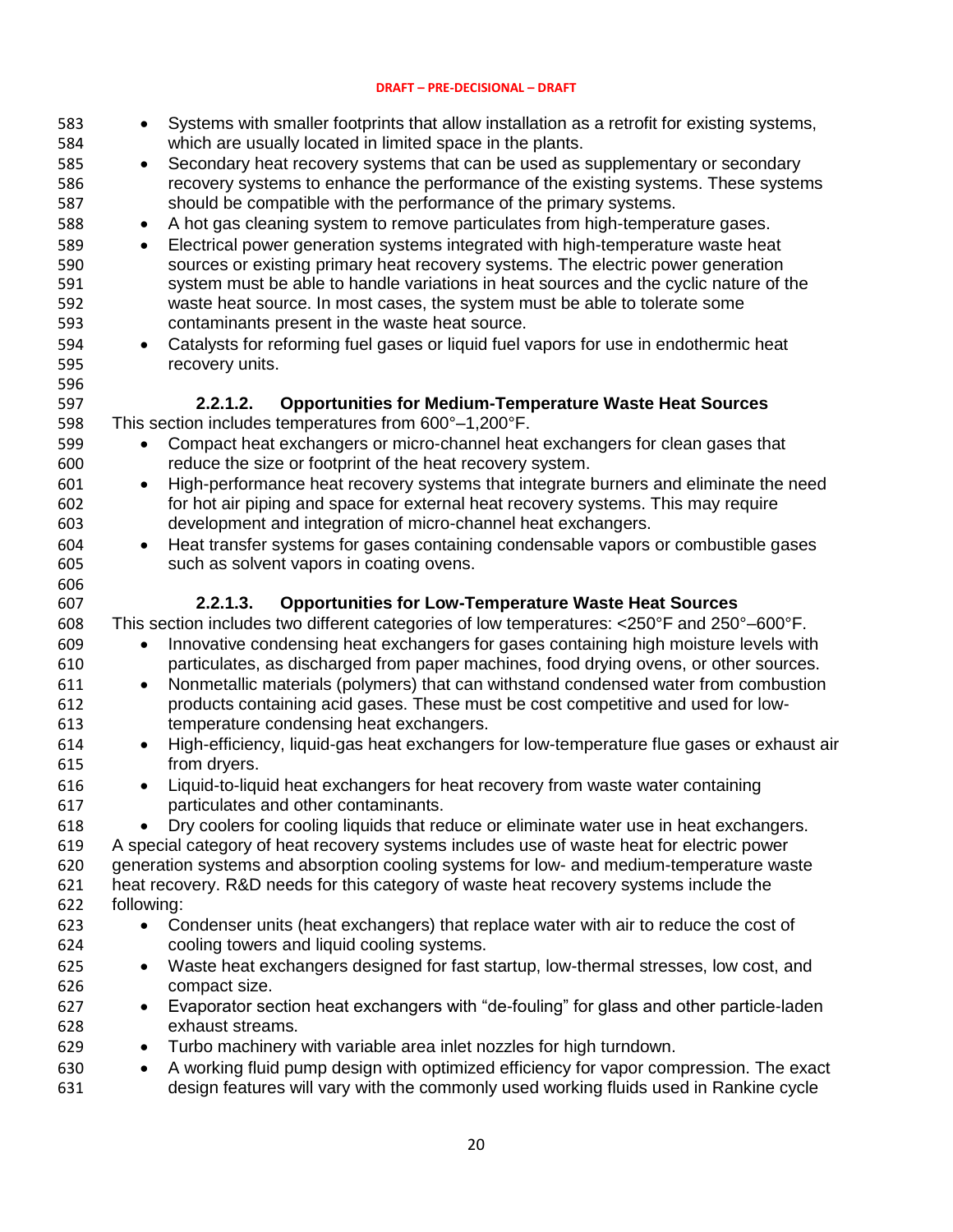<span id="page-20-0"></span>

| 632<br>633 |           | systems. The unit may include alternates to the pump design, and could potentially<br>crossover into $CO2$ compression for sequestration. |
|------------|-----------|-------------------------------------------------------------------------------------------------------------------------------------------|
| 634        | $\bullet$ | Heat recovery recuperators—advanced design and analysis methods to improve thermal                                                        |
| 635        |           | stresses for fast startup.                                                                                                                |
| 636        |           |                                                                                                                                           |
| 637        |           | 2.2.2. R&D Opportunities by Major Industry                                                                                                |
| 638        |           | The following opportunities have been identified where R&D could impact waste heat recovery                                               |
| 639        |           | in the major industries analyzed in this report.                                                                                          |
| 640        |           |                                                                                                                                           |
| 641        |           | $2.2.2.1$ .<br><b>Opportunities for the Aluminum Industry</b>                                                                             |
| 642        | $\bullet$ | Cleaning high-temperature contaminated gases without cooling them to lower (<300°C)                                                       |
| 643        |           | temperatures.                                                                                                                             |
| 644        | $\bullet$ | Thermoelectric system infrastructure to prepare for higher ZT value materials and for                                                     |
| 645        |           | their use in recovering low- to medium-temperature heat, particularly for surface heat                                                    |
| 646        |           | losses such as in electrolysis pots.                                                                                                      |
| 647        | $\bullet$ | Improved efficiency or lower initial costs for lower temperature power generation                                                         |
| 648        |           | systems, such as the Kalina cycle. The developments can include reducing the number                                                       |
| 649        |           | of components (such as gas-liquid heat exchangers) or using alternate fluids for the                                                      |
| 650        |           | cycle.                                                                                                                                    |
| 651        | $\bullet$ | Removal of tars and organic vapors from the exhaust gases without dropping their                                                          |
| 652        |           | temperature to allow heat recovery from the "cleaner" gases.                                                                              |
| 653        | $\bullet$ | Materials and components that offer reliability and longer life for submerged heating                                                     |
| 654        |           | devices for corrosive surroundings, such as molten aluminum or molten glass.                                                              |
| 655        |           |                                                                                                                                           |
| 656        |           | <b>Opportunities for Food (Snack) Manufacturing</b><br>2.2.2.2.                                                                           |
| 657        | $\bullet$ | Development of heat recovery or energy conversion systems for low-temperature                                                             |
| 658        |           | (<200°F) heat sources, such as exhaust gases, that may contain water vapor and other                                                      |
| 659        |           | contaminates, such as small amount of oil vapors.                                                                                         |
| 660        | $\bullet$ | Development of heat recovery from low-temperature water (<100°F) for plant use.                                                           |
| 661        | $\bullet$ | Development of efficient heater systems to reduce energy intensity.                                                                       |
| 662        |           |                                                                                                                                           |
| 663        |           | 2.2.2.3.<br><b>Opportunities for Integrated Steel Industry</b>                                                                            |
| 664        |           | Secondary heat recovery devices that can supplement and enhance performance of the                                                        |
| 665        |           | currently used systems, and are capable of recovering part (less than 50%, in most                                                        |
| 666        |           | cases) of the waste heat available.                                                                                                       |
| 667        |           | Recovery of waste heat or increasing the value of available heat from blast furnace gas                                                   |
| 668        |           | (removal of moisture).                                                                                                                    |
| 669        |           | Recovery of waste heat in hot products such as hot slabs, rolled steel shapes                                                             |
| 670        |           | downstream of the rolling mill, heat treated steel processed in furnaces, and coke                                                        |
| 671        |           | discharged from coke oven batteries. In some cases, the technologies exist but are too                                                    |
| 672        |           | difficult to implement due to space requirements in existing operations, cost, or lack of                                                 |
| 673        |           | use of the low-grade heat produced after heat recovery. The industry has not                                                              |
| 674        |           | considered this notion, perhaps due to its nature (low- to medium-grade) and difficulty in                                                |
| 675        |           | recovering and using the heat.                                                                                                            |
| 676        | $\bullet$ | Recovery and use of waste heat from highly contaminated hot gases such as hot COG                                                         |
| 677        |           | from the ovens. No technology exists or is commercially used in similar cases.                                                            |
| 678        | $\bullet$ | Energy recovery through cleaning and recycling steam heat from degasifying systems                                                        |
| 679        |           | used for liquid steel refining area.                                                                                                      |
| 680        | ٠         | Recovery or utilization of radiation—convection heat from furnace walls or openings, or                                                   |
| 681        |           | hot products such as hot steel shapes after rolling.                                                                                      |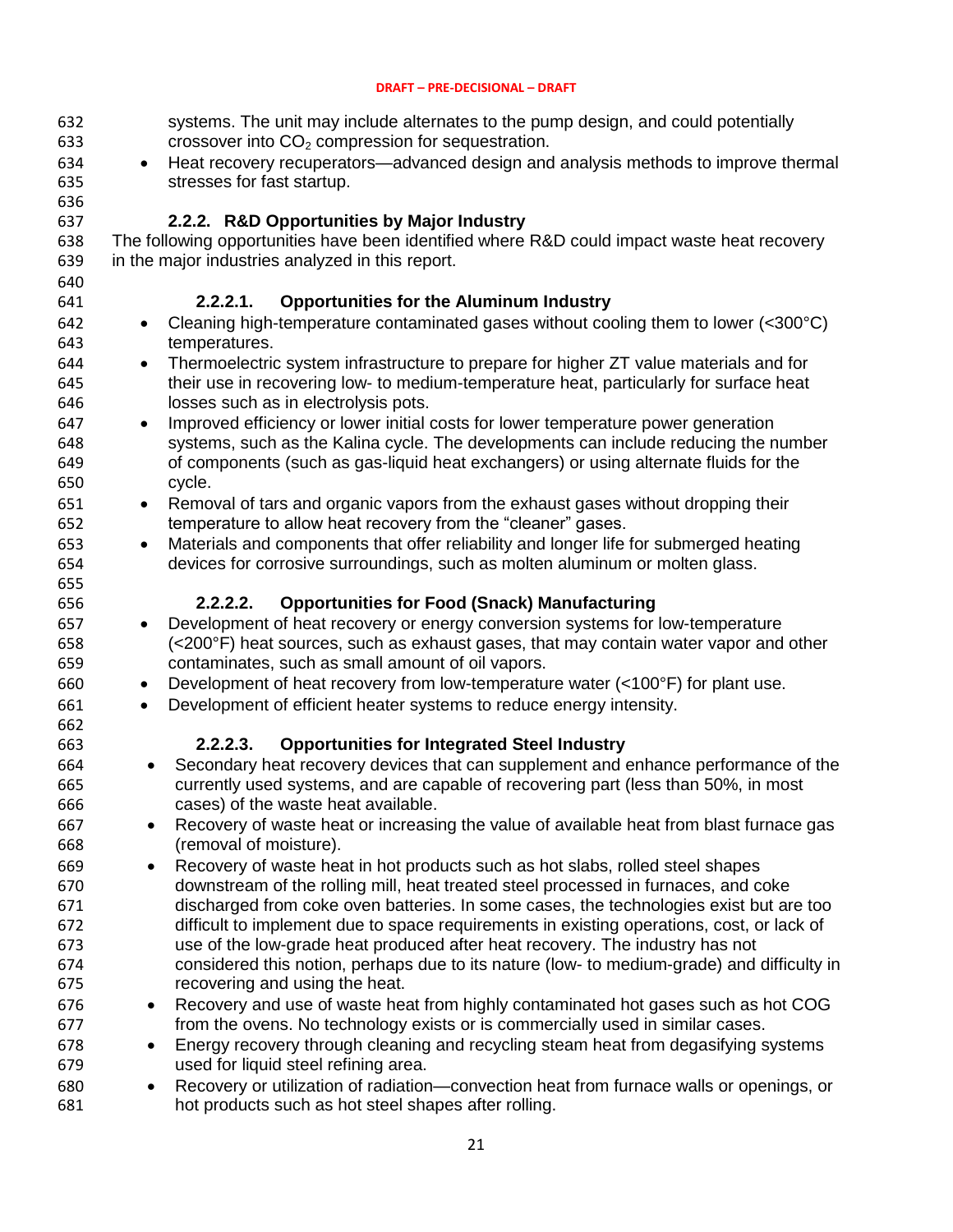- Use of low-grade heat in the form of cooling water used in casters or in rolling operations.
- **2.2.2.4. Opportunities for the Glass Industry (Fiberglass and others)**  Heat recovery from very high temperature gases (2,200°F) that contain condensable vapors and produce solid particles that need to be removed. Possible methods include fluidized bed or solid particle-gas heat transfer with a proper material handling system.
- Rapid quenching methods of hot gases to eliminate generation of sticky solids, and subsequent use of these gases in conventional boilers or air heaters.
- Electricity generation through direct contact or radiation from moderate temperature (300°–900°F) surfaces with economically justifiable paybacks. Possible methods are thermoelectric and photovoltaic devices under development.
- Use of advanced heat exchangers for evaporators and condensers that use direct gas- air heating for the evaporators and air for condensers. This would eliminate secondary heat exchanger loops such as producing hot water or steam for the evaporators as well as the need for cooling towers for the condenser. This would reduce costs as well as eliminate inefficiencies introduced with the use of secondary heat exchanger circuits.
- Secondary heat recovery systems for flue gases discharged from regenerators. These gases are at temperatures from 800°–1,200°F. The gas temperature is cyclic and, in some cases, the gases contain very small amount of particulates, which are easy to remove.
- Glass batch drying and preheating systems using exhaust gases from the melting furnace or refining forehearth section exhaust gases. Previously developed systems have not been used by the industry due to a variety of issues related to operations and maintenance. A new approach or design is required.
- Hot gas cleanup systems for use by medium- to low-temperature gases prior to secondary heat recovery.
- Use of CHP systems for generating hot gases for use in annealing ovens. The system will deliver electricity as well as hot air with low oxygen for use as combustion air.
- 711 Use of heat from annealed products. The heat is available at temperatures below 500°F.

### **2.2.2.5. Opportunities for the Paper Industry**

- Development of heat recovery or energy conversion systems for low-temperature (<140°F) heat sources, such as exhaust gases, that may contain water vapor and other contaminates, such as small amount of fibers or duct.
- 717 **A** system for dehumidifying high-temperature ( $\geq 140^{\circ}$ F) air containing fibers or dust.
- 718 Development of heat recovery from low-temperature water (<100°F) for use in the plant.
- Development of a drying system for solids, using waste heat from the exhaust gases.

### **2.2.2.6. Opportunities for Steel Mini-mills (EAF Furnaces and Rolling Mill)**

- 722 Heat recovery from EAF exhaust gases. Options could include hot gas clean up, controlled combustion of combustibles to manage reaction temperatures while avoiding melting of steel oxides and other solid contaminants, and heat recovery from highly contaminated (e.g., particulate and condensable oil vapors) gases.
- Recovery of heat from surfaces of hot ladles. The heat is in the form of radiation and convection and the ladles are moved from one location to another during the day.
- Heat recovery from cooling water used in the continuous casting process and reheat furnace cooling (e.g., walking beam furnaces or thin-slab reheating roller hearth furnaces)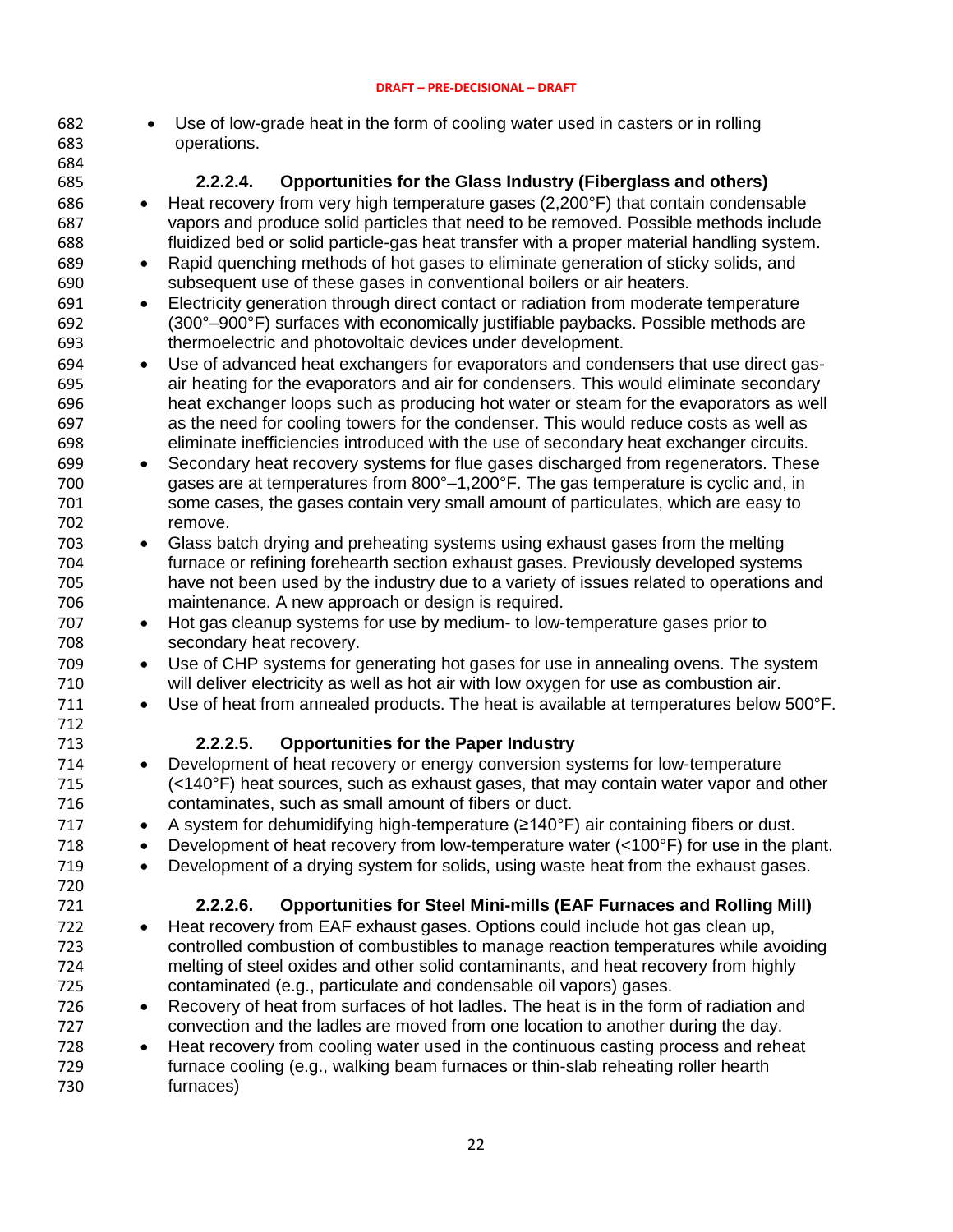- 731 Secondary heat recovery from reheat furnaces downstream of conventional heat 732 recuperators to recover additional heat. One option is preheating the product entering<br>733 the furnace. Issues to be addressed include the location of the heat source and heat the furnace. Issues to be addressed include the location of the heat source and heat use, available space, and the infrastructure or logistics of transporting heat to the desired location.
- 

736 • Heat recovery from hot cooled products. This could be medium- or low-grade heat.

### **2.2.2.7. Opportunities for Coating Plants**

- 739 Secondary heat recovery from regenerative thermal oxidizers (RTOs) exhaust gases 740 that are available from 350°–400°F.
- Control system for ovens to regulate the amount of make-up air used. This will require development of a system that controls the amount of make-up air, and hence the amount of heat wasted from the oven.

### **2.2.2.8. Opportunities for Aluminum Recycling Operations**

- Cleaning of hot gases from rotary furnaces to allow heat recovery from exhaust gases.
- 747 A heat recovery system for hot (>1,800°F) exhaust gases containing materials such as flux material and aluminum oxide particles.
- Secondary heat recovery from gases discharged from recuperators used for combustion air preheating. The gases could be in the temperature range of 400°–800°F.

### **2.2.2.9. Opportunities for the Cement Industry**

- 753 Heat recovery from hot surfaces or kiln shell surfaces.
- Cleaning (particulate removal) of heated clinker cooling air prior to its use in boilers or other heat recovery systems.
- Moisture control or reduction for the raw materials using exhaust gases from heat recovery systems.
- Use of an alternate (conventional steam boiler or generator) CHP system for generating power using hot air from cooling beds as well as exhaust gases from the system.

### **2.2.2.10. Opportunities for the Chemicals and Petroleum Refining Industries**

- 762 Heat recovery from low-temperature (200°F and higher) but relatively clean gases, such as combustion products, from natural gas-fired heaters or boilers. Compact heat exchangers that allow condensation of water vapor and use mediums that use no or minimal water are needed.
- Treatment of high-temperature gases containing corrosive gases such as HCL from TO gases that includes removing (or reacting) these compounds while allowing heat recovery using conventional heat exchanger equipment.
- Equipment to recover heat from exothermic processes. The system must be compact and reliable and deliver recovered heat in the form of high-pressure steam or another compact usable form.
- Development of compact heat exchangers such as micro-channel heat exchangers for use in industrial environments. A major requirement is tolerance of the minor and unpredictable presence of solids or other materials that may adversely affect heat exchanger performance.
- Development of air-cooled heat exchangers that can replace water-cooled units. This will 777 reduce water and associated energy use.
- 778 Economically justifiable energy recovery from flared gases.

### <span id="page-22-0"></span>**2.2.3. R&D Opportunities by Research Category**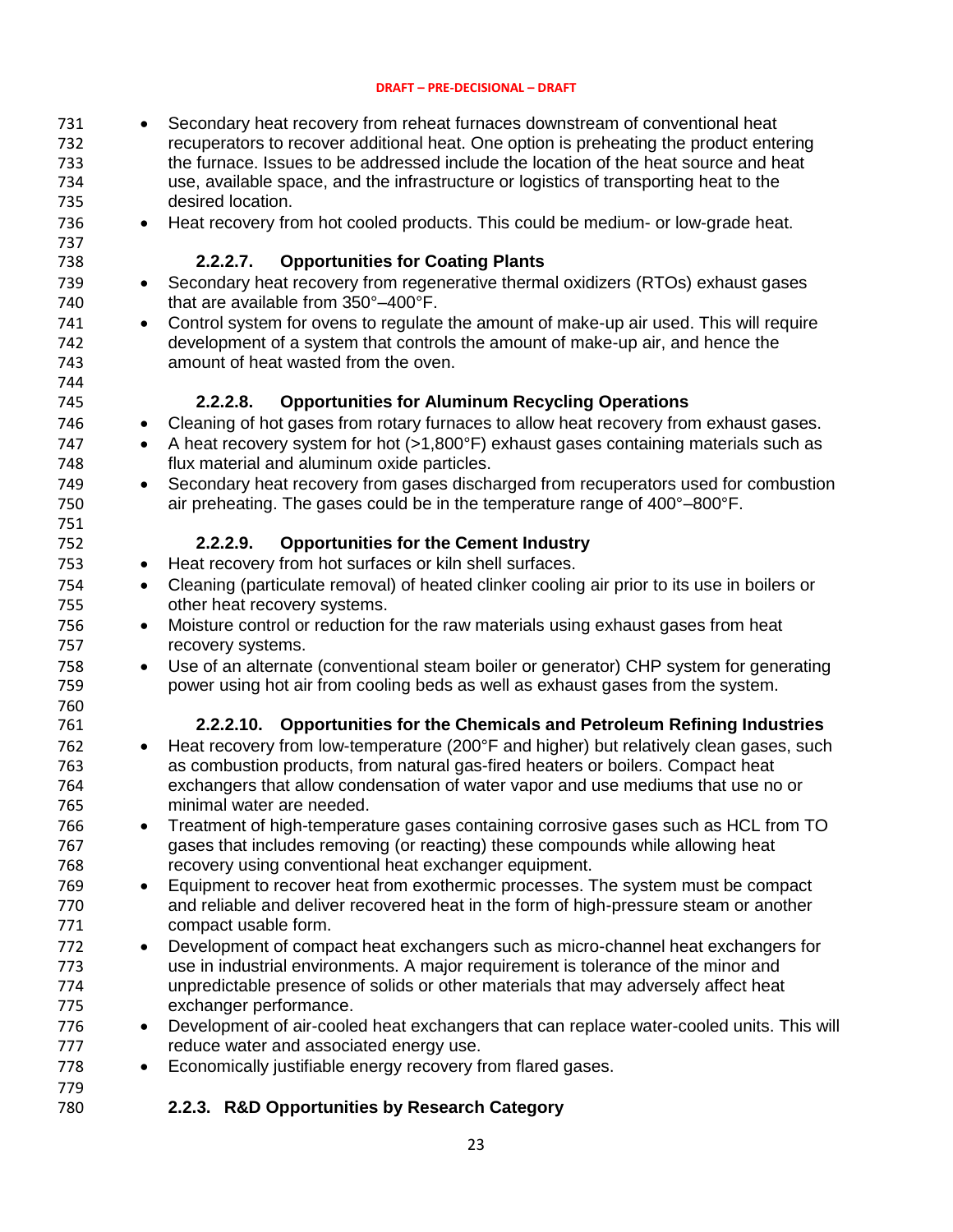The industry requirement-based R&D lists have been consolidated to identify crosscutting R&D that could meet requirements of many different industries and at the same time fill the gaps in capabilities or performance of the currently available systems. While there are many ways the R&D areas could be presented, the following employs the method of dividing R&D activities into specific programs that can be pursued by equipment suppliers to advance the technology or performance of the currently offered systems: 

### **2.2.3.1. Opportunities in Basic Research**

- **Heat transfer**
- **b Enhancement of heat transfer for gases or air to reduce the size of heat exchangers.**  This could include advancements in heat transfer surfaces in shape, configuration, coatings, and changes in fluid flow patterns through innovative flow patterns, changes in gas compositions, or other methods that could make significant improvements in convection heat transfer for the gases.
- **b Example 2014** o Radiation heat transfer enhancement to take advantage of thermal radiation 796 **Example 1** emission properties of gases such as  $CO<sub>2</sub>$  and  $H<sub>2</sub>O$  that are present in combustion products of commonly used fossil fuels. This may include using re-radiation surfaces or other geometrical modifications.

### **Particulate removal or gas cleaning**

- **b Particulates filtering for particulate laden gases in all temperature ranges through**  innovative methods of increasing filtering efficiency with minimized pressure drop. Of particular interest is cleaning or filtering of high-temperature gases encountered in industries such as EAF (mini-mills), glass, cement and lime kilns, aluminum melting, and steel melting.
- 805 o Innovative methods of avoiding or reducing particulate deposition on heat transfer surfaces. This can be used to retard or remove deposits of organic materials (e.g., oil vapors) or inorganic materials (e.g., Boron vapors) present in glass melting furnaces, ash in coal fired boilers, and oxides in steel or aluminum melting furnaces.
- **o** Particulate removal methods for high-temperature heat transfer surfaces, particularly materials deposited at high temperatures.

### **Gas or vapor separation**

- 812 o Selective separation of water vapor or steam,  $CO<sub>2</sub>$ , oil, or organic liquid vapors from exhaust gases at high temperatures (greater than the condensation temperature of the selected materials) without the need for cooling the entire gas mass. This may include membranes or other methods such as high-temperature desiccant or molecular sieves to absorb or adsorb water vapor or other gases selectively.
- **b** Reactive systems (i.e., controlled combustion for organic vapors) to remove or collect organic vapors and combustible gases or vapors with controlled reaction rates and temperature increases.

### **2.2.3.2. Opportunities in Advanced Materials**

- 822 Corrosion-resistant coatings for low-temperature applications.
- 823 High-temperature (>1,600°F) corrosion resistant materials for heat exchangers (recuperators).
- 825 Heat storage materials with high latent heat, thermal capacity (specific heat), and 826 thermal conductivity for all temperature ranges.
- 827 Seal materials for high-temperature heat exchanger designs with moving parts (e.g., heat wheels or regenerators). The seal can be for metal-to-metal interface or metal-to-non-metallic materials (e.g., ceramics).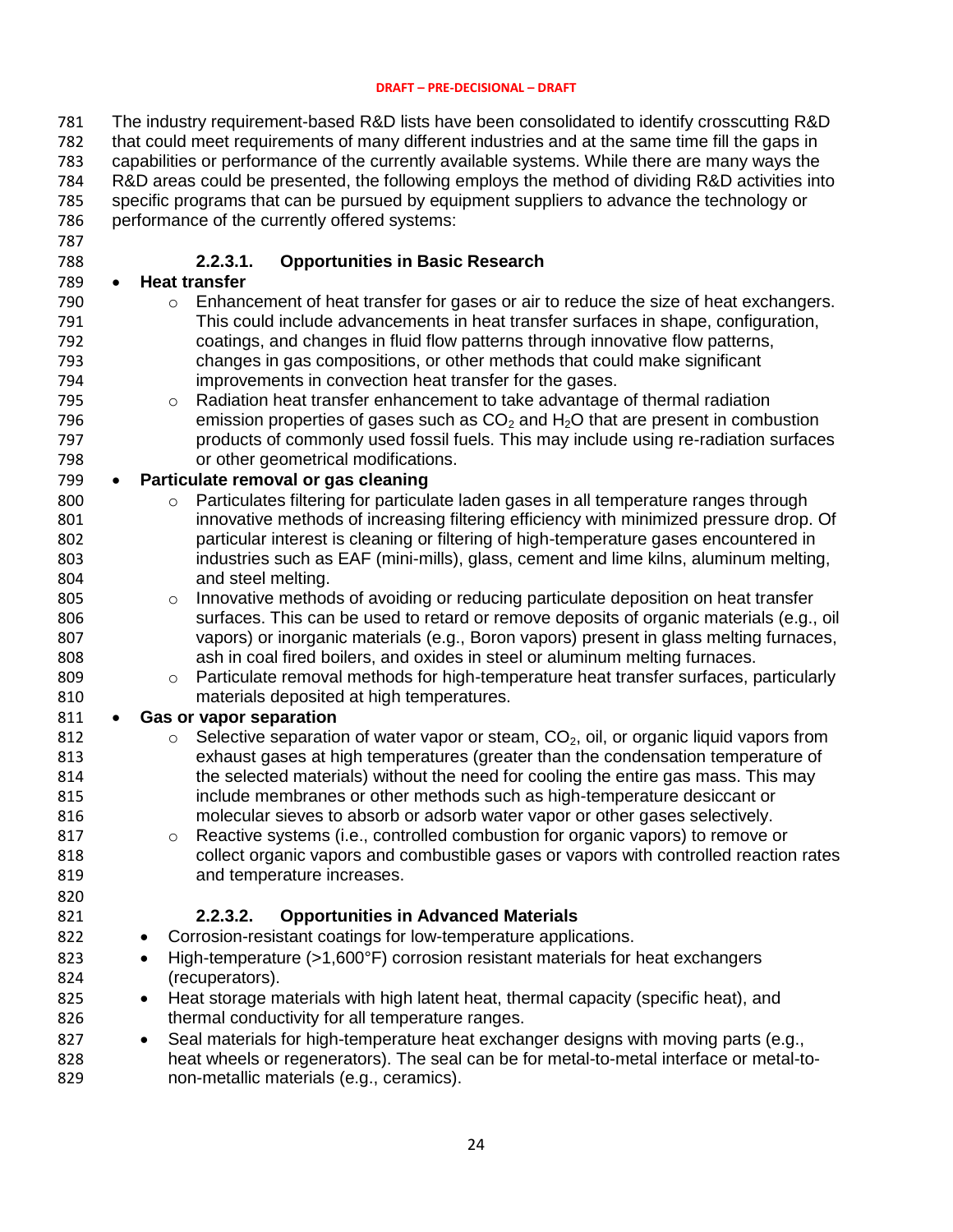| 830 | Polymers or plastics with improved thermal conductivity for use in low-temperature<br>$\bullet$       |
|-----|-------------------------------------------------------------------------------------------------------|
| 831 | corrosive environments (e.g., combustion products of fossil fuels).                                   |
| 832 | Cost-effective thermoelectric or thermo-ionic materials capable of producing electricity<br>$\bullet$ |
| 833 | from heat with 15%-20% thermal efficiency.                                                            |
| 834 | Working fluids for low-temperature power generation cycles that can withstand broader<br>$\bullet$    |
| 835 | temperature ranges for use in ovens and furnaces.                                                     |
| 836 | Advanced materials to increase temperature lift in absorption cycles and improve overall<br>$\bullet$ |
| 837 | heating and cooling performance.                                                                      |
| 838 | Catalysts to support lower temperature "reforming" reactions for use in medium- to high-<br>$\bullet$ |
| 839 | temperature $(\geq 800^\circ)$ waste heat applications.                                               |
| 840 | Higher temperature materials to be used for "bag-houses," or gas cleaning systems. This<br>$\bullet$  |
| 841 | will allow use of lower temperature electricity generation cycles.                                    |
| 842 |                                                                                                       |
| 843 | <b>Opportunities in Advanced Concepts and Designs</b><br>2.2.3.3.                                     |
| 844 | Innovative heat transfer methods and heat exchanger geometries to reduce heat<br>$\bullet$            |
| 845 | exchanger size (see the Basic Research section).                                                      |
| 846 | Heat exchangers or regenerators with continuous surface cleaning to remove surface<br>$\bullet$       |
| 847 | deposits resulting from particulates or fibers in waste gas streams.                                  |
| 848 | Air cooled (dry) heat exchangers to be used to replace or supplement currently used<br>$\bullet$      |
| 849 | water cooled condensers or heat exchangers (see the Basic Research section for heat                   |
| 850 | transfer improvement).                                                                                |
| 851 | New concepts for recovering and collecting heat from gases containing particulates and<br>$\bullet$   |
| 852 | high-temperature condensable materials as encountered in the glass, steel, cement, and                |
| 853 | aluminum industries.                                                                                  |
| 854 | New regenerator designs to reduce the size of high-temperature particulate laden gases,<br>$\bullet$  |
| 855 | such as using a high surface-area-to-volume ratio or high thermal capacity materials that             |
| 856 | are easy to clean.                                                                                    |
| 857 | Waste heat "boilers" in condensers thermally driven lower temperature (≥100°F) high<br>$\bullet$      |
| 858 | pressure condensing thermally-activated refrigeration and heat pump systems driven by                 |
| 859 | waste heat to replace or supplement direct gas firing.                                                |
| 860 | Pumps and turbo-expanders with high turndown capability for use in low-temperature<br>$\bullet$       |
| 861 | power generation systems.                                                                             |
| 862 | Self-cleaning filters for gases with relatively low particulate loading.<br>$\bullet$                 |
| 863 | Advanced heat exchangers for evaporators and condensers that use direct gas – air<br>$\bullet$        |
| 864 | heating for the evaporators and air for condensers.                                                   |
| 865 | Methods to seal ends of a continuous furnace or oven to reduce or eliminate air leaks<br>$\bullet$    |
| 866 | that result in excessive energy use in heating equipment; increased size for exhaust gas              |
| 867 | handling systems; and gas treatment, if necessary for meeting local environmental                     |
| 868 | regulations.                                                                                          |
| 869 |                                                                                                       |
| 870 | 2.2.3.4.<br><b>Opportunities in Sensors and Controls</b>                                              |
| 871 | Reliable sensors and controls for high-temperature (>400°F) applications to measure<br>٠              |
| 872 | and monitor humidity or lower explosion limits (LEL) in dryers and ovens to allow                     |
| 873 | recycling of exhaust gases and reduce the amount of make-up air.                                      |
| 874 | Systems for monitoring heat exchanger performance to detect performance degradation<br>$\bullet$      |
| 875 | and alarms for maintenance.                                                                           |
| 876 | A low cost reliable system for monitoring O2 and CO in small applications (<5 MM Btu/hr<br>٠          |
| 877 | fired systems).                                                                                       |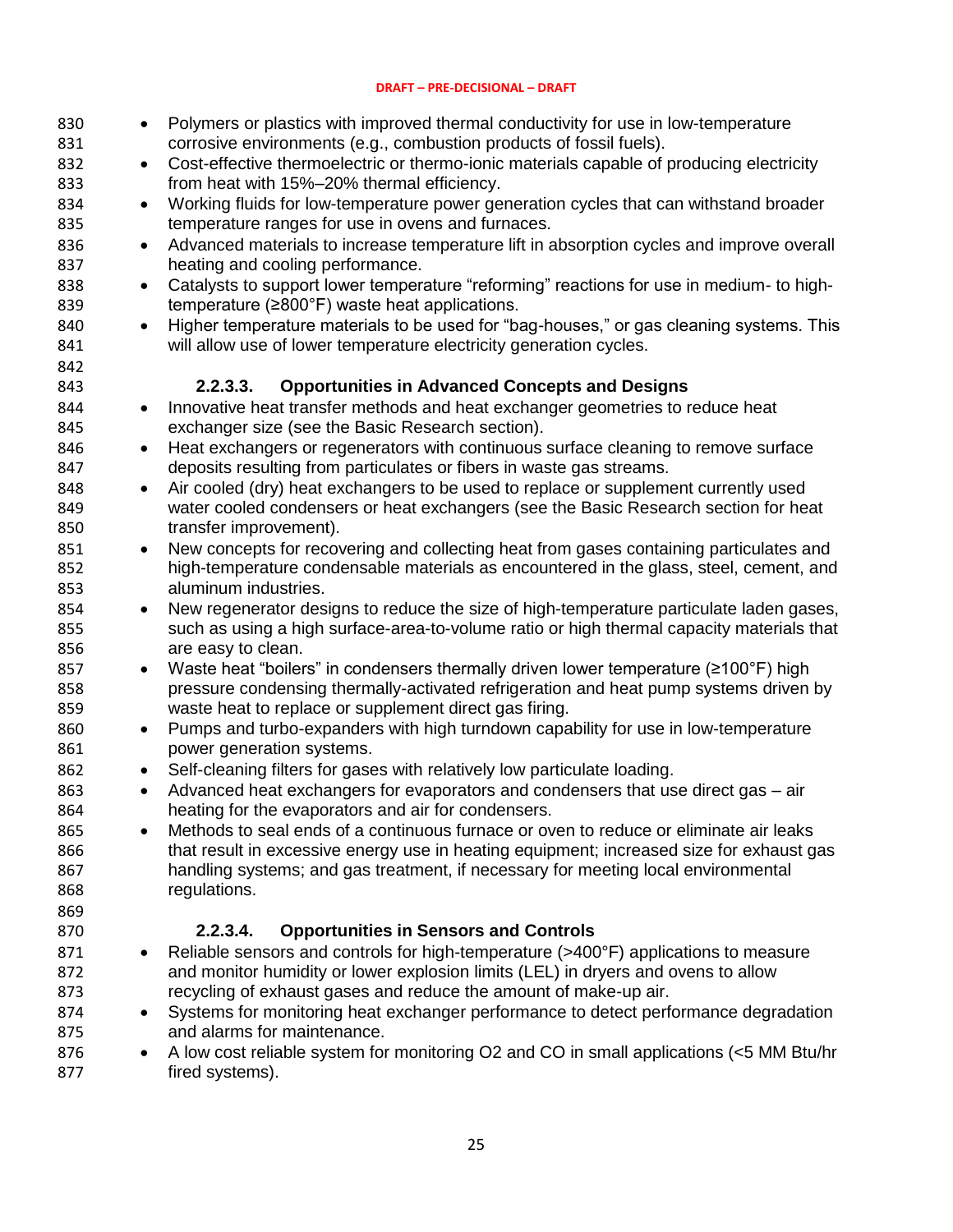878 • Continuous monitoring of energy intensity (Btu or kWh per unit of production) to identify performance problems.

### 

### **2.2.3.5. Opportunities in Advanced High Efficiency Power Generation Systems**

- 883 High turndown systems for use in applications where the waste fired stream heat content (in terms of Btu/hr) changes significantly.
- 885 Systems with non-water cooled condensers to avoid the need for water and cooling towers.

### <span id="page-25-0"></span>**3. Risk and Uncertainty, and other Considerations**

889 Identify and describe issues related to the following

- **Risk and Uncertainty Issues**: As described above, identify risk and uncertainty issues 891 to queue them up for EPSA/QER. Where appropriate, identify how these impacts and need to be taken into account in the R&D work.
- **Technology characteristics impact policy:** Identify where technology characteristics 894 impact policy design, and set this up for EPSA/QER. Also describe how policy factors may drive technology considerations and choices. In both cases, don't explore policies in detail; leave that for EPSA.
- **Other considerations TBD**
- 

### <span id="page-25-1"></span>**4. Sidebars; Case Studies**

 Prepare 2-3 short case studies or vignettes to illustrate key aspects of DOE R&D, including cross-cut activities, enabling science, or other issues, where possible, these should have a clear outcome or conclusion and a strong graphic is desirable. These should be in the form of self-standing boxes or side-bars.

### <span id="page-25-2"></span>**5. References**

- 1. Oak Ridge National Laboratory (ORNL), *Industrial Waste Heat Recovery: Potential Applications, Available Technologies and Crosscutting R&D Opportunities*, Arvind Thekdi (E3M Inc.) and Sachin Nimbalkar (ORNL), ORNL/TM-2014/622, January 2014.
- *2.* Energetics Incorporated and E3M, Incorporated, *Energy Use, Loss and Opportunities Analysis: U.S. Manufacturing & Mining*, prepared for the U.S. Department of Energy, Industrial Technologies Program, December 2004.
- 3. BCS, Incorporated, *Waste Heat Recovery: Technology and Opportunities in U. S. Industry*, prepared for the U.S. Department of Energy, Industrial Technologies Program, March 2008.
- 4. Pacific Northwest National Laboratory (PNNL), *Opportunity Analysis for Recovering Energy from Industrial Waste Heat and Emissions*, prepared for the U.S. Department of Energy, April 2006.
- 5. Pacific Northwest National Laboratory (PNNL) and BCS, Incorporated, *Engineering Scoping Study of Thermoelectric Generator (TEG) Systems for Industrial Waste Heat Recovery*, prepared for the U.S. Department of Energy, Industrial Technologies Program, November 2006.
- 6. Oak Ridge National Laboratory (ORNL) and E3M Inc., *Technologies and Materials for Recovering Waste Heat in Harsh Environments*, Sachin Nimbalkar, Arvind Thekdi, et.al., ORNL/TM-2014/619.